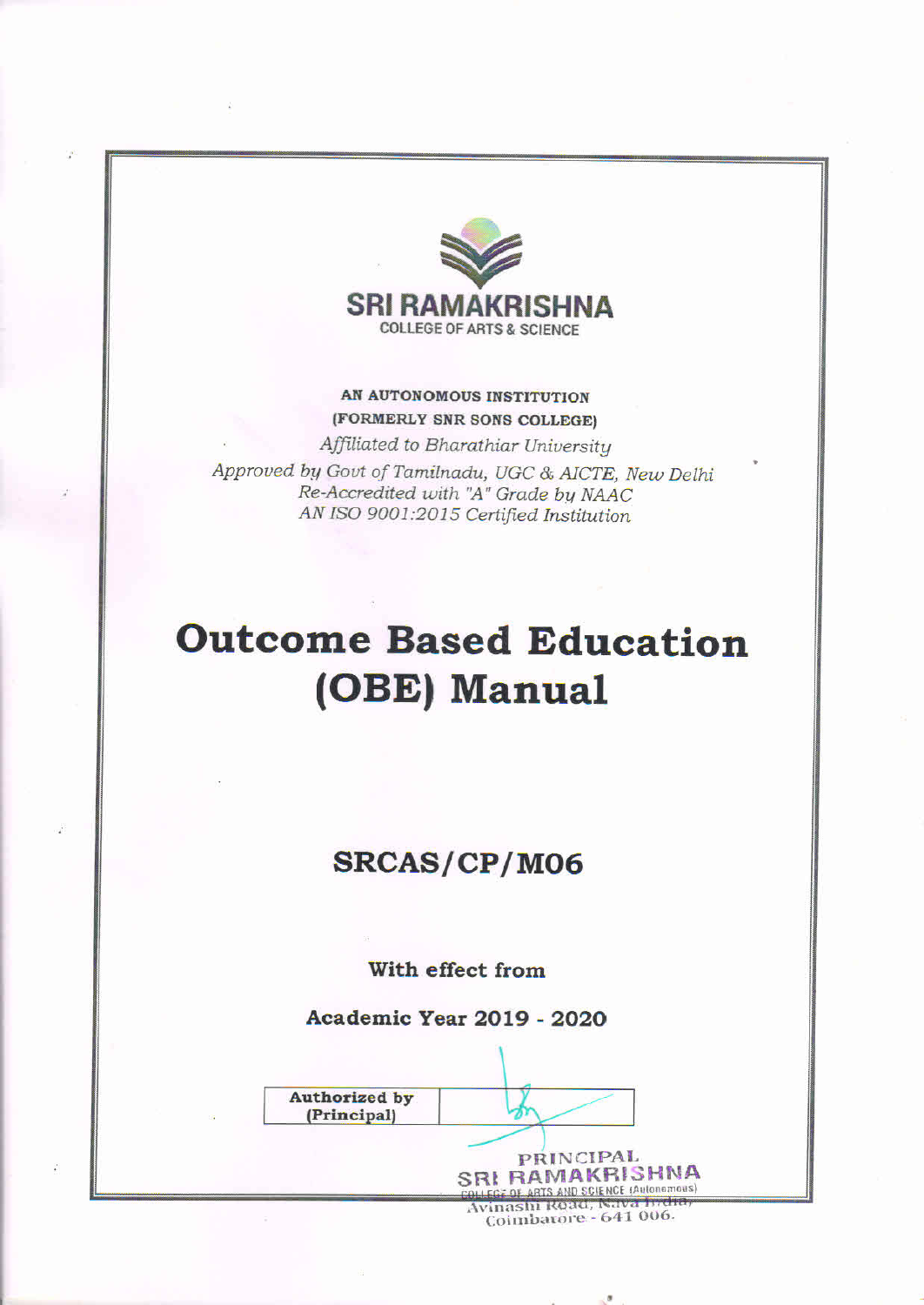

#### **PREFACE**

This manual is a reference to help faculty, staff and stakeholders to understand the Outcome Based Education (OBE) system implemented at Sri Ramakrishna College of Arts and Science (SRCAS). The manual serves as valuable guidelines for the faculty to develop an assessment plan in the process to measure the outcome of the students during their course of study and also after their graduation. The manual outlines the process involved in developing a constructive curriculum development and content delivery or teaching plan.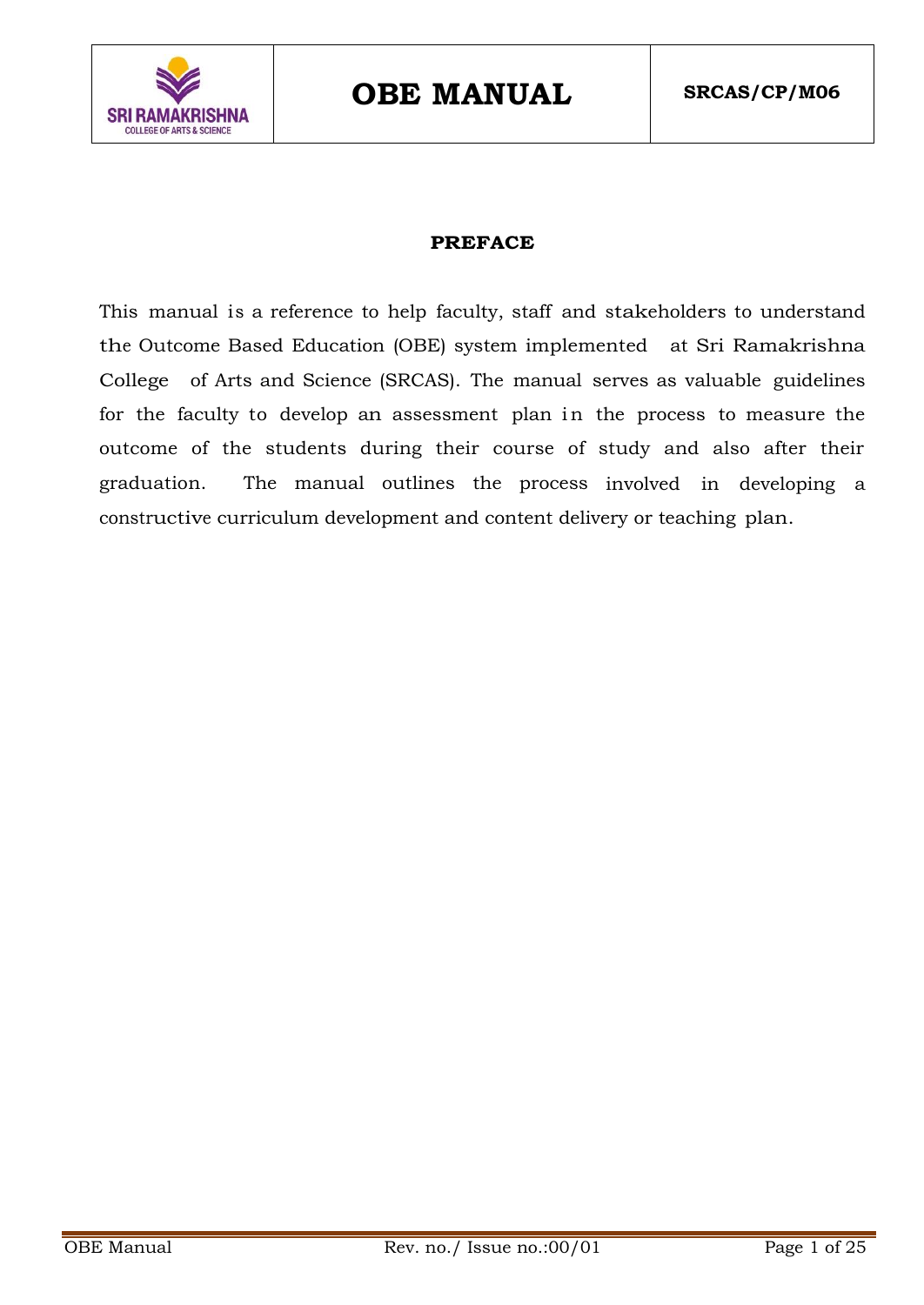

#### **TABLE OF CONTENTS**

| Sl. |                                                                | Page |  |  |  |  |  |
|-----|----------------------------------------------------------------|------|--|--|--|--|--|
| no. | Topic Description                                              |      |  |  |  |  |  |
|     | Definitions                                                    | 4    |  |  |  |  |  |
| 2   | Vision and Mission                                             | 5    |  |  |  |  |  |
| 3   | Outcome Based Education                                        | 7    |  |  |  |  |  |
| 4   | Programme Educational Objectives                               | 8    |  |  |  |  |  |
| 5   | <b>Programme Outcomes</b>                                      | 9    |  |  |  |  |  |
| 6   | <b>Course Outcomes</b>                                         | 10   |  |  |  |  |  |
| 7   | Pedagogy for Theory and Practical Course                       | 14   |  |  |  |  |  |
| 8   | <b>Class Conducting Methods</b>                                | 16   |  |  |  |  |  |
| 9   | Assessment Methods                                             | 19   |  |  |  |  |  |
| 10  | COs And POs Mapping                                            | 21   |  |  |  |  |  |
| 11  | <b>Attainment of Course Outcome</b>                            | 22   |  |  |  |  |  |
| 12  | Annexure I – Outcome Based Education<br>Process - SRCAS/CP/D01 | 25   |  |  |  |  |  |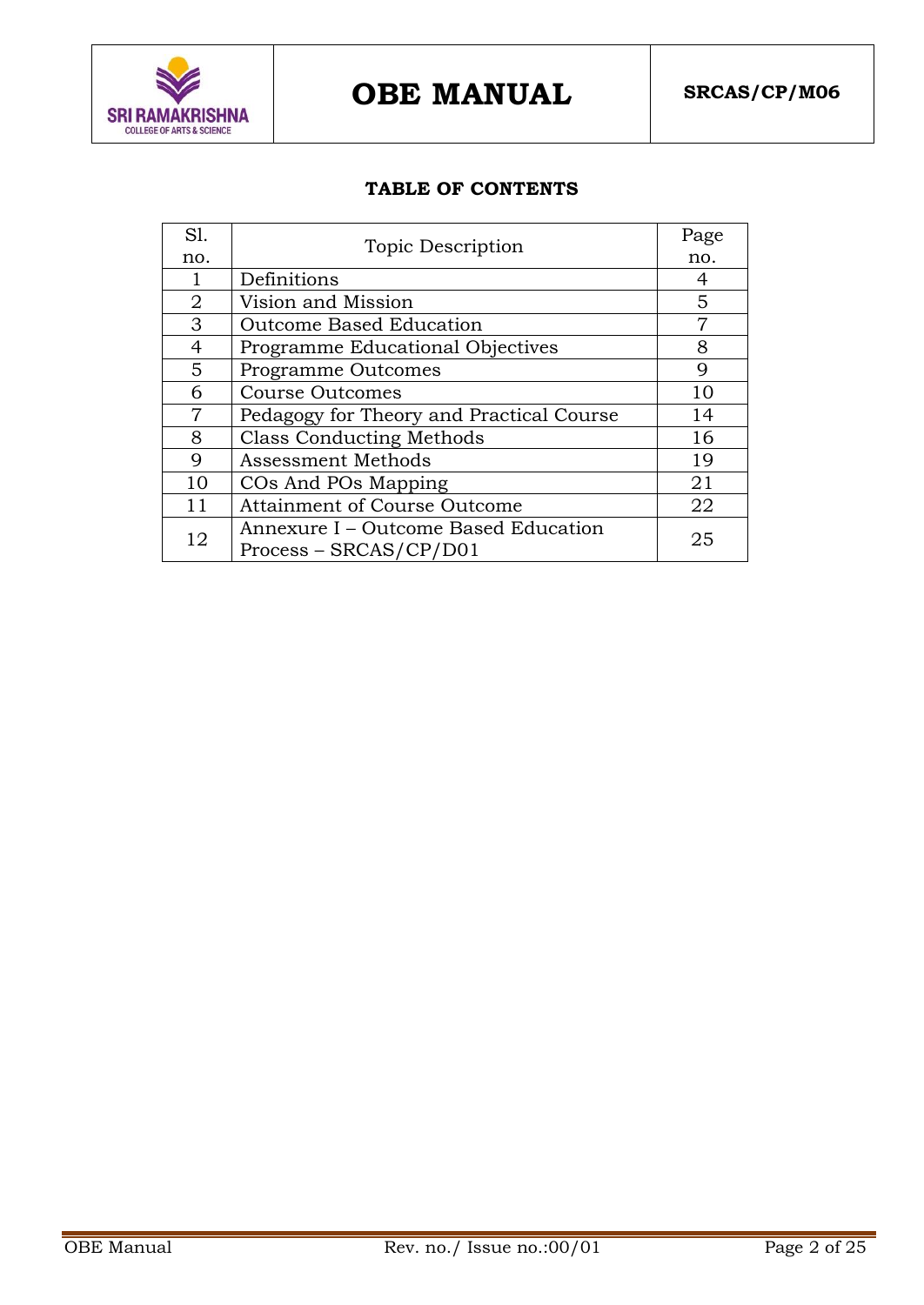

#### **1. DEFINITIONS**

**Graduates Attributes (GAs)** are the components indicative of the graduate's potential to acquire competence to practice at the appropriate level. GAs form a set of individually assessable outcomes of the programme.

**Programme Educational Objectives (PEOs)** describe the career and professional developments of graduates, which are to be assessed after 2 or 3 years of graduation.

**Programme Outcomes (POs)** explain the Knowledge, Skills and Attitude that the students are expected to attain upon graduation.

**Course Outcomes (COs)** outline the course specifications to be acquired by students.

**Knowledge, Skills and Attitude (KSA)** are the three types of behavior elements, also known as educational activities that are selected from Bloom"s taxonomy.

**Course Syllabus (CS)** provides a comprehensive description of a curriculum offered by the respective programme of study from Board of Studies.

**Faculty Record Book (FRB)** is a teaching-learning plan developed by the Course Coordinator for a semester.

**Comprehensive Examination Analysis (CEA)** is an in-house developed tool to measure the achievement of COs and POs.

**Course End Survey Analysis (CESA) (Indirect method)** is a technique to measure the attainment of COs and POs indirectly from the components of course outcomes.

**Course End Analysis (CEA) (Direct method)** is a technique to measure the attainment of COs and POs directly from levels of internal components.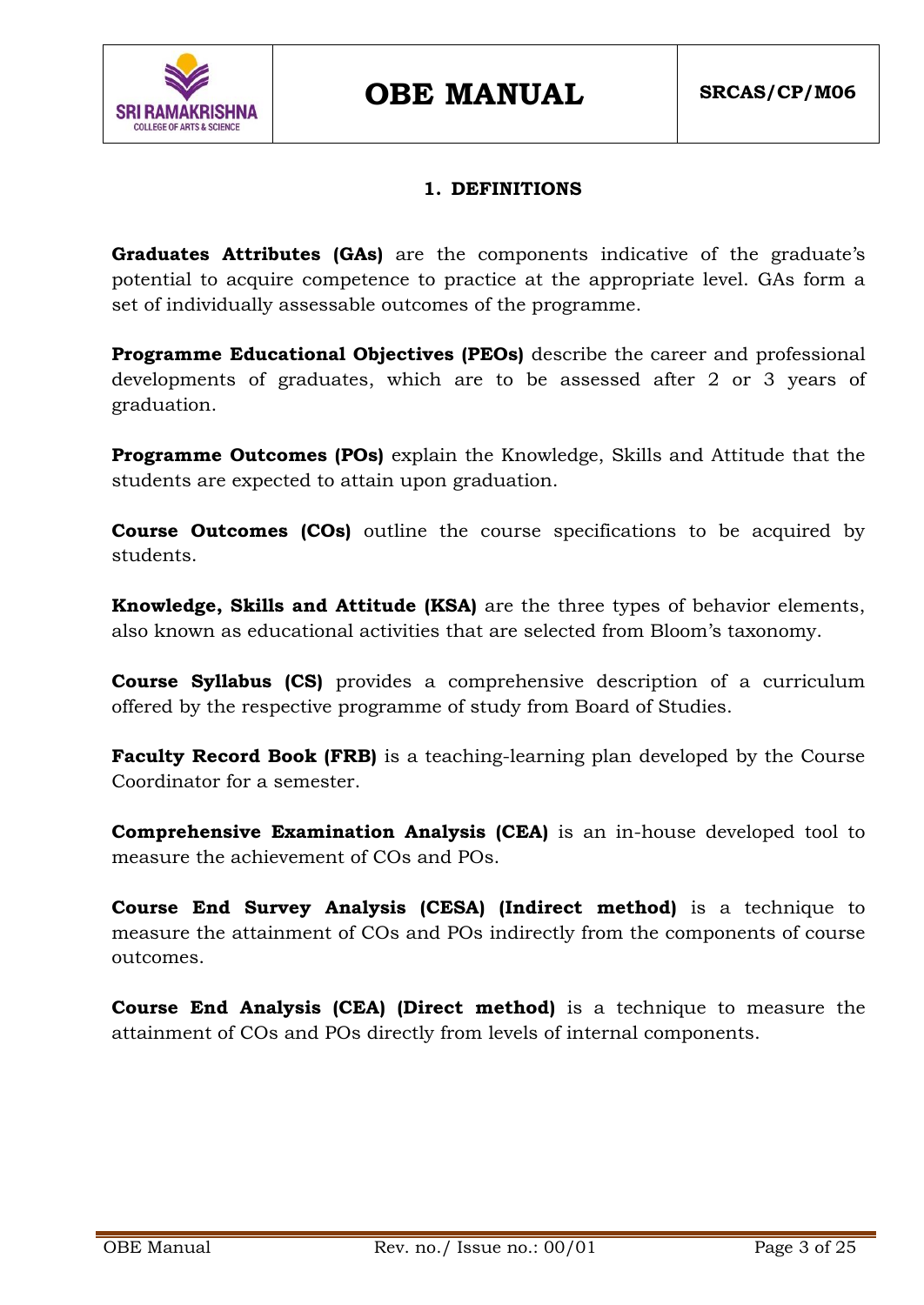

#### **2. VISION AND MISSION**

#### **2.1 Vision**

"To Explore, Experiment and Excel in the field of Higher Education globally".

The college stands for academic excellence, enrichment of skills and character formation so as to produce intellectually inspired and morally upright youth to meet the global challenge.

#### **2.2 Mission**

"Our mission is to educate the youth to meet the global challenges and enable them to excel in the field of their choice and instill in them a sense of social responsibility through enriched trainings and research".

The Mission of the college defines the distinctive characteristics in terms of addressing the needs of the society, through enriched training and research, the college prepares the young generation to meet global challenges. The responsibility instilled in them turns them as valuable citizens of the society.

#### **2.3 Graduate Attributes (GAs)**

Graduate Attributes are derived to accomplish the vision and mission of our College and to acquire during the period of course:

- 1. Demonstrate English proficiency in the industry/enterprise/community by conveying ideas clearly, effectively and professionally to the satisfaction of all the stakeholders.
- 2. Acquire problem solving, initiative and enterprise skills that contribute to productive and innovative outcomes.
- 3. Develop and update domain knowledge relevant to the chosen career to succeed in highly competitive and rapidly changing work environments.
- 4. Apply technology competently and appropriately as and when required.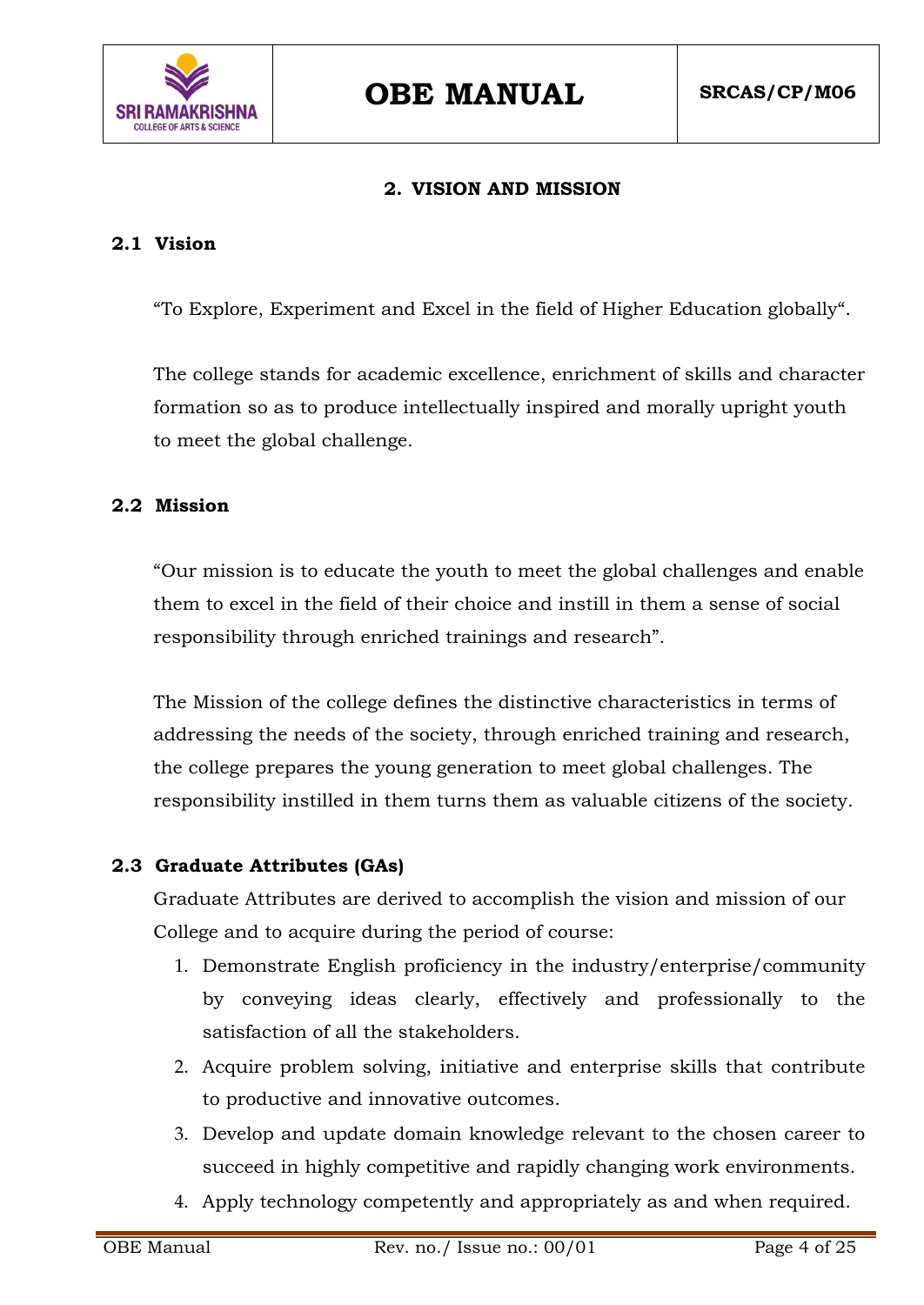

- 5. Obtain the ability to lead a team or develop group behaviour in order to work in a team.
- 6. Identify and comprehend the interrelationship among environmental, social and economic sustainabilities.
- 7. Recognize and respect the role of cultural differences and diversity in work and social contexts.
- 8. Articulate and apply personal ethical actions in professional and vocational situations.
- 9. Show a commitment to sustained and ongoing personal and careerrelated learning.

Graduates Attributes (GAs) are the components indicative of the graduate"s potential to acquire competence to practice at the appropriate level. GAs form a set of individually assessable outcomes of the programme.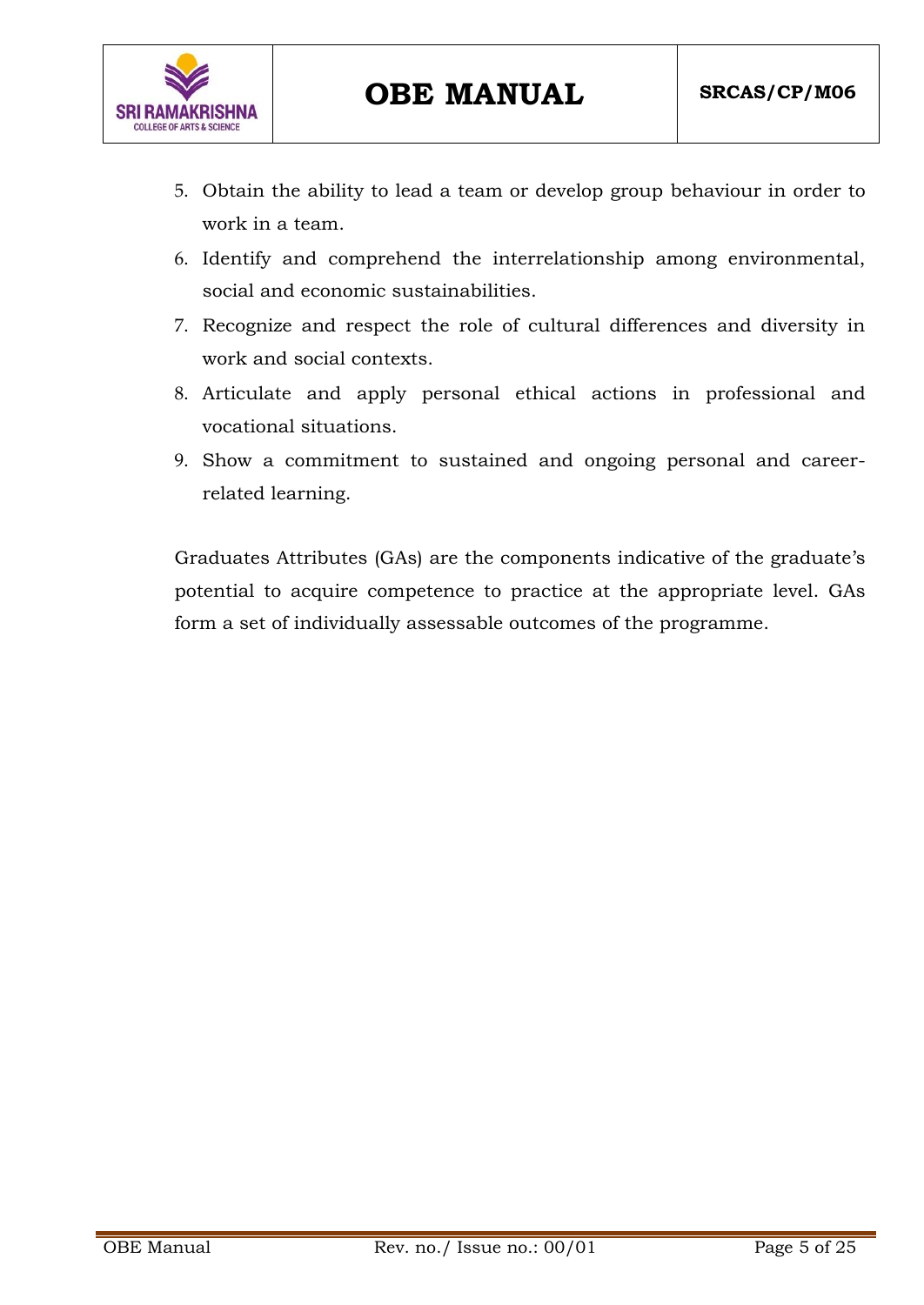

#### **3. OUTCOME BASED EDUCATION (OBE)**

#### **3.1 OBE DEFINITION**

Outcome-Based Education (OBE) is an academic process and approach focuses in developing expected outcomes (i.e. Knowledge, Skills and Attitude) for the students to achieve during graduation.

#### **3.2 OBE IMPLEMENTATION**

Implementing OBE is important process in order:

- To ensure a well-structured education system (i.e. PEOs, POs, COs, Course plan, CS, FRB, CEA and CESA) is achieved.
- To support accreditation process from NAAC.

#### **3.3 OBE IMPLEMENTED**

The OBE was initially implemented from 2016 onwards, the implementation of OBE is based on teaching-learning approaches (i.e. delivery and assessment) in compliance with the FRB book. The curriculum must be designed using the constructive alignment approach.

#### **3.4 OBE INVOLVEMENT**

All faculty members (i.e. academic, technical and supporting staff) are involved in the OBE implementation.

Concerned Programme Coordinator is responsible to monitor the implementation of OBE in the teaching-learning and evaluation activities by the faculty member.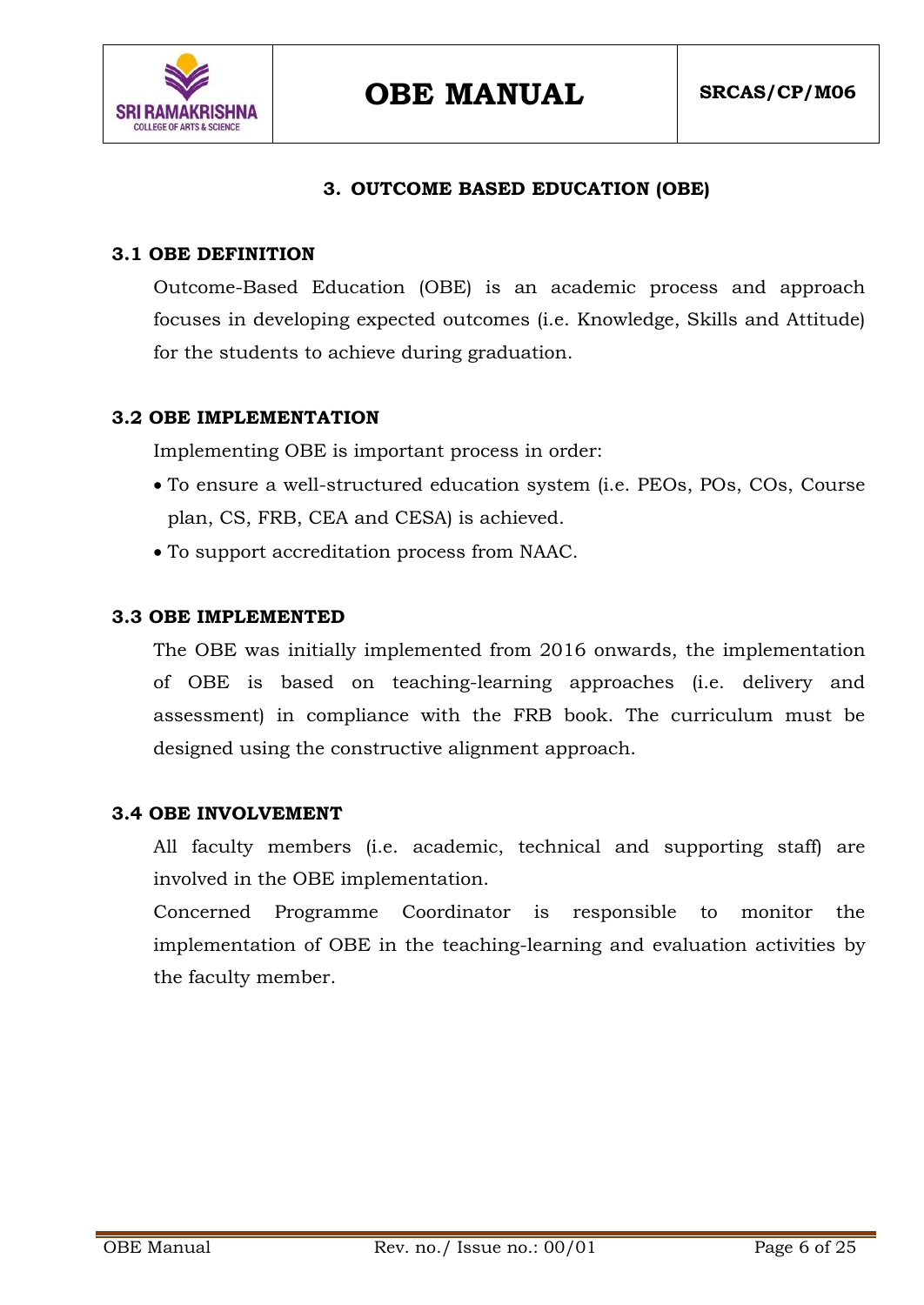



#### **4.1 PEO DEFINITION**

**SRI RAMAKRISHNA COLLEGE OF ARTS & SCIENCE** 

> Programme Educational Objectives (PEOs) describe the career and Professional developments of graduates, which are to be assessed after 2 or 3 years of graduation.

#### **4.2 LIST of PEO**

List of PEO can be found in the followings: www.srcas.ac.in Disseminated in Classrooms, Departments and LMS.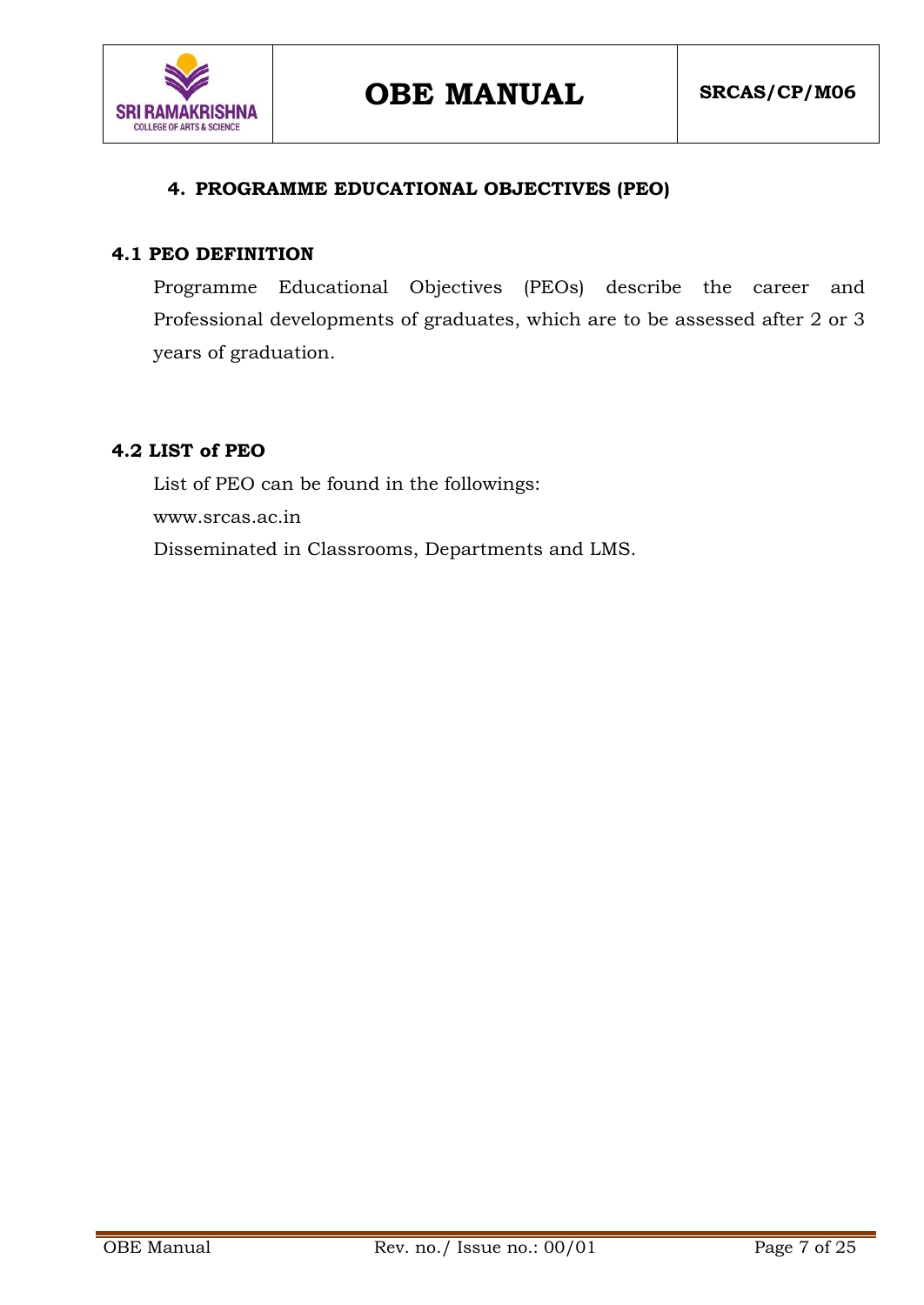

#### **5. PROGRAMME OUTCOMES (PO)**

#### **5.1 PO DEFINITION**

Programme Outcomes (PO) are the Knowledge, Skills and Attitude students should possess during graduation.

#### **5.2 LIST of POs**

List of POs can be found in the followings: www.srcas.ac.in Disseminated in Classrooms, Departments and LMS.

#### **5.3 IMPORTANT FOR FACULTY TO KNOW THE POs**

The POs are important as a guideline when developing or revising the course outcomes. Knowing the POs helps the faculty in designing the appropriate delivery and assessment methods.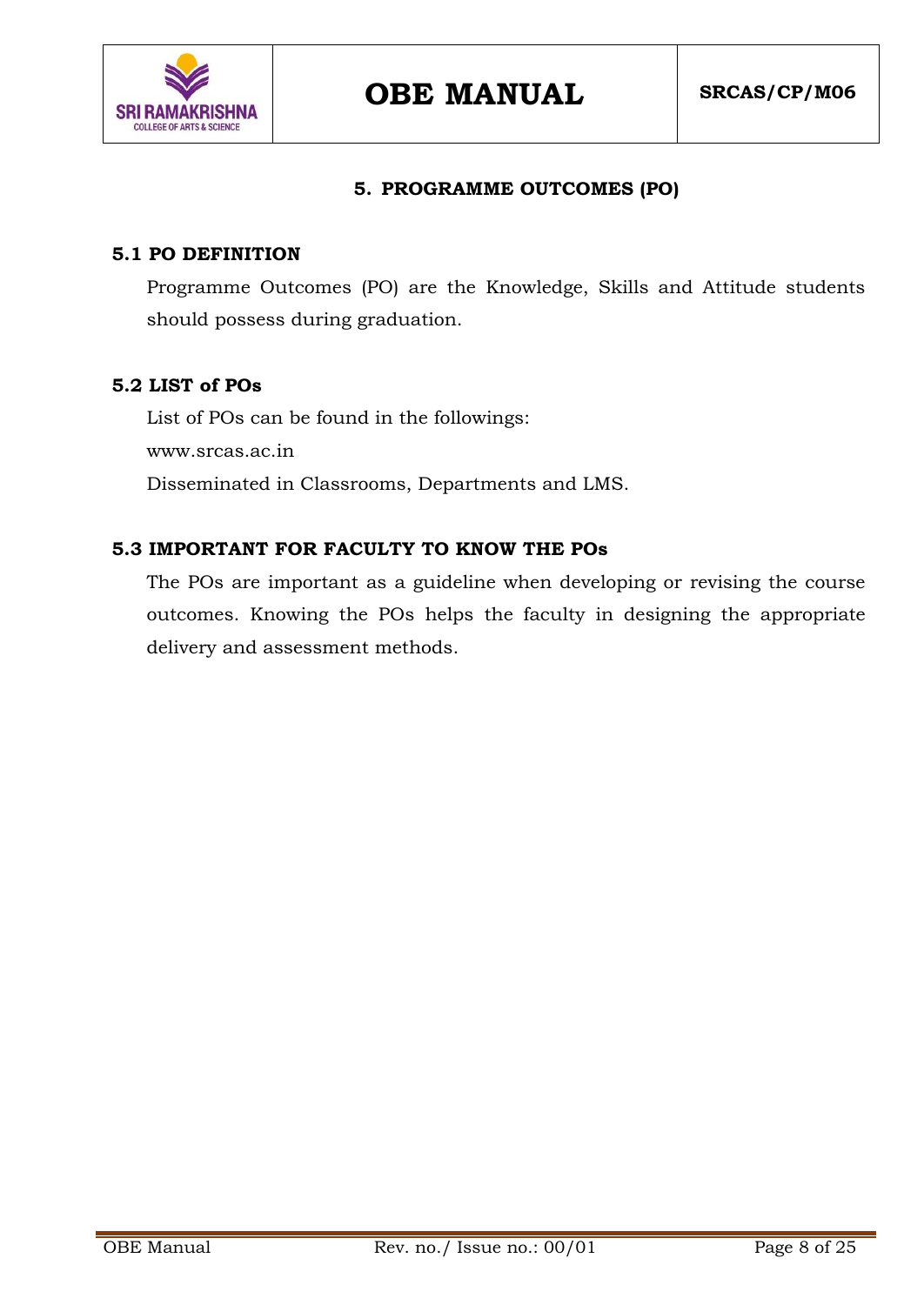

#### **6. COURSE OUTCOMES (COs)**

#### **6.1 COs DEFINITION**

COs are the statements of Knowledge/ Skills/ Attitude that students are expected to know, understand and perform, as a result from their learning experiences.

#### **6.2 RELATION BETWEEN POs AND COs**

The COs are mapped to at least one of the POs. When designing the COs, faculty handling the course should map their COs to the appropriate PO in order to ensure that all POs are delivered throughout the period of study.

#### **6.3 WELL WRITTEN COs**

Well written CO facilitates the faculty in measuring the achievement of the CO at the end of the semester. It also helps the faculty in designing suitable delivery and assessment methods to achieve the designed COs.

#### **6.4 TO DEVELOP OR REVISE COs**

New COs are developed when a new course is offered.

Existing COs are revised upon feedback from stakeholders or during the 2 or 3 years cycle of Curriculum Review.

#### **6.5 RULES TO DEVELOP COs**

The rules to develop COs are SMART.

S – Specific: Student can state what they should be able to achieve from reading the outcomes.

M – Measurable: Student can be able to recognize when they have Achieved through the outcomes.

A – Achievable: It is genuinely possible to complete the outcomes in the time and with the resources available.

- R Realistic: Outcomes are appropriate for the student.
- T Time bounded: Outcomes have a time limit for completion.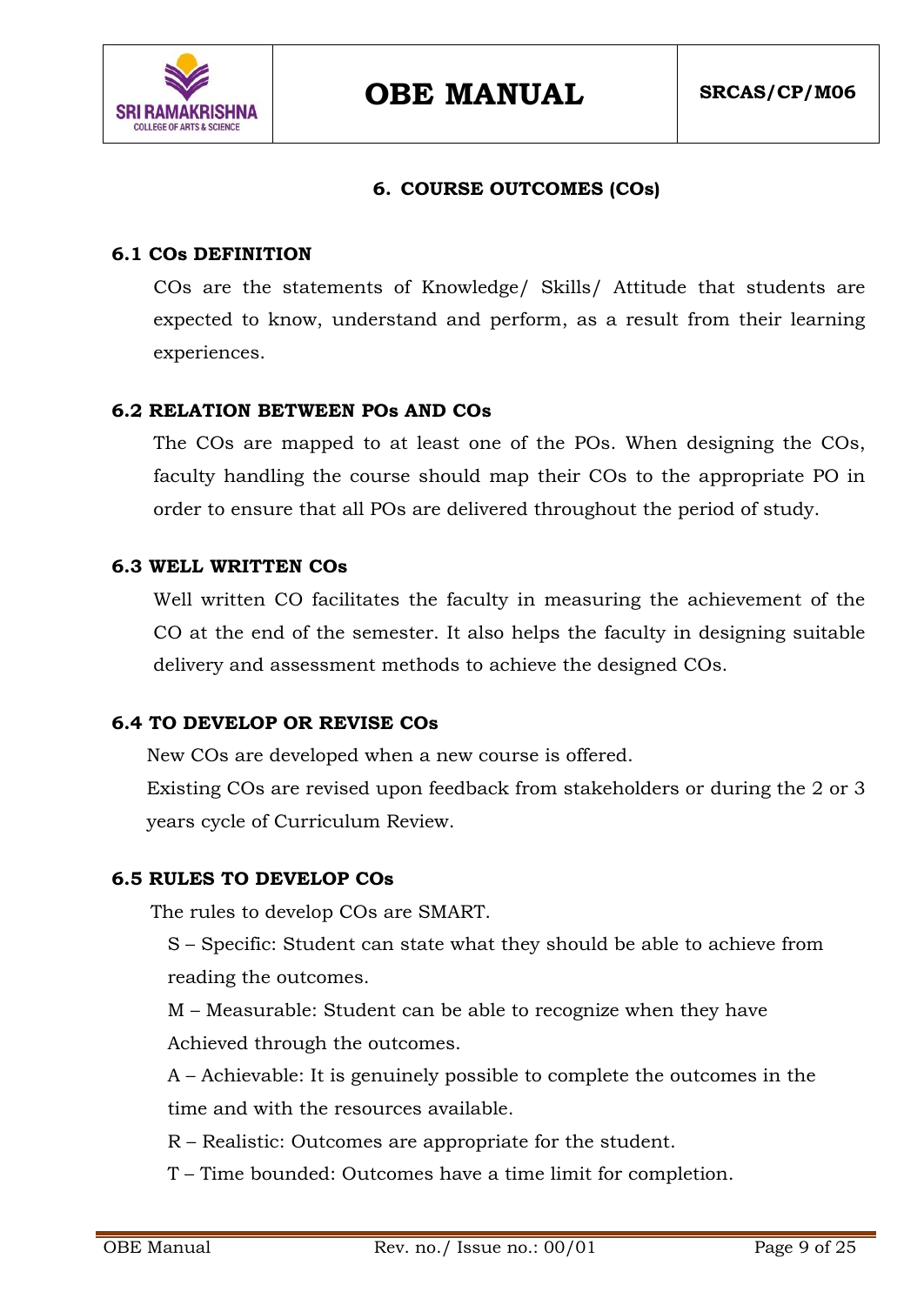

To follow the SMART rules, COs are constructed by four elements of ABCD, where;

- A Audience B Behavior
- C Condition D Degree

Selection of behavior elements is important. There are three types of behavior elements or also known as educational activities: Knowledge, Skills and Attitude (KSA). Appropriate behavior elements are selected from the Bloom"s Taxonomy. Bloom"s Taxonomy primarily provides course coordinator with a focus for developing their course learning objectives. It can be used to increase student understanding of the learning process. Faculty can understand the complex cognitive development and how lower - level skills build into higher-order thinking (e.g., recalling facts and comprehending previous problems allows a student to apply their experience to similar problems). The domains are classified into three levels and numbered from Level 1 to 3 depending on the ability expected from the students. For example, **L1 – Base Level is the lowest level, L2 – Application Level is the medium level and L3 – Advance thinking level is the high level of ability**  expected from the students**.**

#### **6.6 EVALUATION PROCESS (EP)**

All Question Papers should follow the given levels

- Base Level (Remembering and Understanding)
- Application Level (Applying)
- Advance Thinking Level (Analyzing, Evaluating and Creating)

#### **Base Level (Remembering and Understanding)**

#### **Remembering**

The lowest level of questions requires students to recall information from the course content.

Knowledge questions usually require students to identify information in basically the same form it was presented.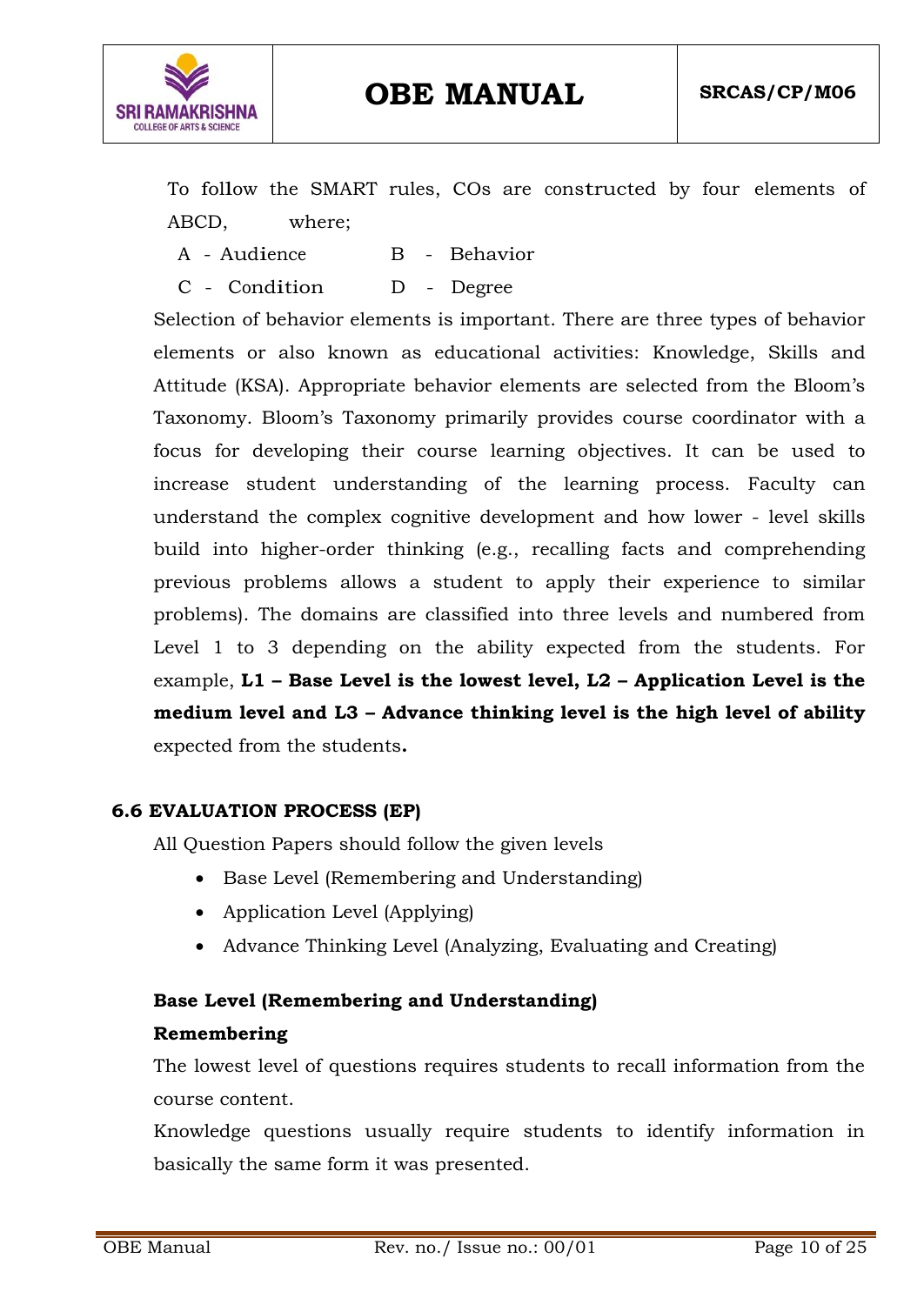

| Keywords for Question types |        |        |        |        |  |  |  |
|-----------------------------|--------|--------|--------|--------|--|--|--|
| Who                         | Where  | Define | Match  | Omit   |  |  |  |
| What                        | Which  | Label  | Name   | How    |  |  |  |
| Why                         | Choose | Show   | Relate | List   |  |  |  |
| When                        | Find   | Spell  | Tell   | Recall |  |  |  |

#### **Understanding**

Understanding of facts and ideas by Comprehending, organizing, comparing, translating, interpolating and interpreting in their own words.

The questions go beyond simple recall and require students to combine data together.

| Keywords for Question types                |       |           |          |  |  |  |  |
|--------------------------------------------|-------|-----------|----------|--|--|--|--|
| Outline<br>Explain<br>Summarize<br>Compare |       |           |          |  |  |  |  |
| Contrast<br>Extend                         |       | Relate    | Show     |  |  |  |  |
| Illustrate<br>Demonstrate                  |       | Rephrase  | Classify |  |  |  |  |
| Interpret                                  | Infer | Translate | Select   |  |  |  |  |

#### **Application Level (Applying)**

#### **Applying**

Students have to solve problems by using/applying a concept learned in the classroom. Students must use their knowledge to determine a correct response.

| Keywords for Question types                   |              |               |          |  |  |  |  |
|-----------------------------------------------|--------------|---------------|----------|--|--|--|--|
| Take part in<br>Function<br>Motive<br>Compare |              |               |          |  |  |  |  |
| Conclusion                                    | Interference | Relationships | Test for |  |  |  |  |
| Contrast                                      | Inspect      | Simplify      | Theme    |  |  |  |  |
| Discover                                      | List out     | Survey        | Tell     |  |  |  |  |

### **Advanced Thinking Level (Analyzing, Evaluating and Creating) Analyzing**

Analyzing the question is one that asks the students to break down something into its component parts.

Analyzing requires students to identify reasons, causes, or motives and reach conclusions or generalizations.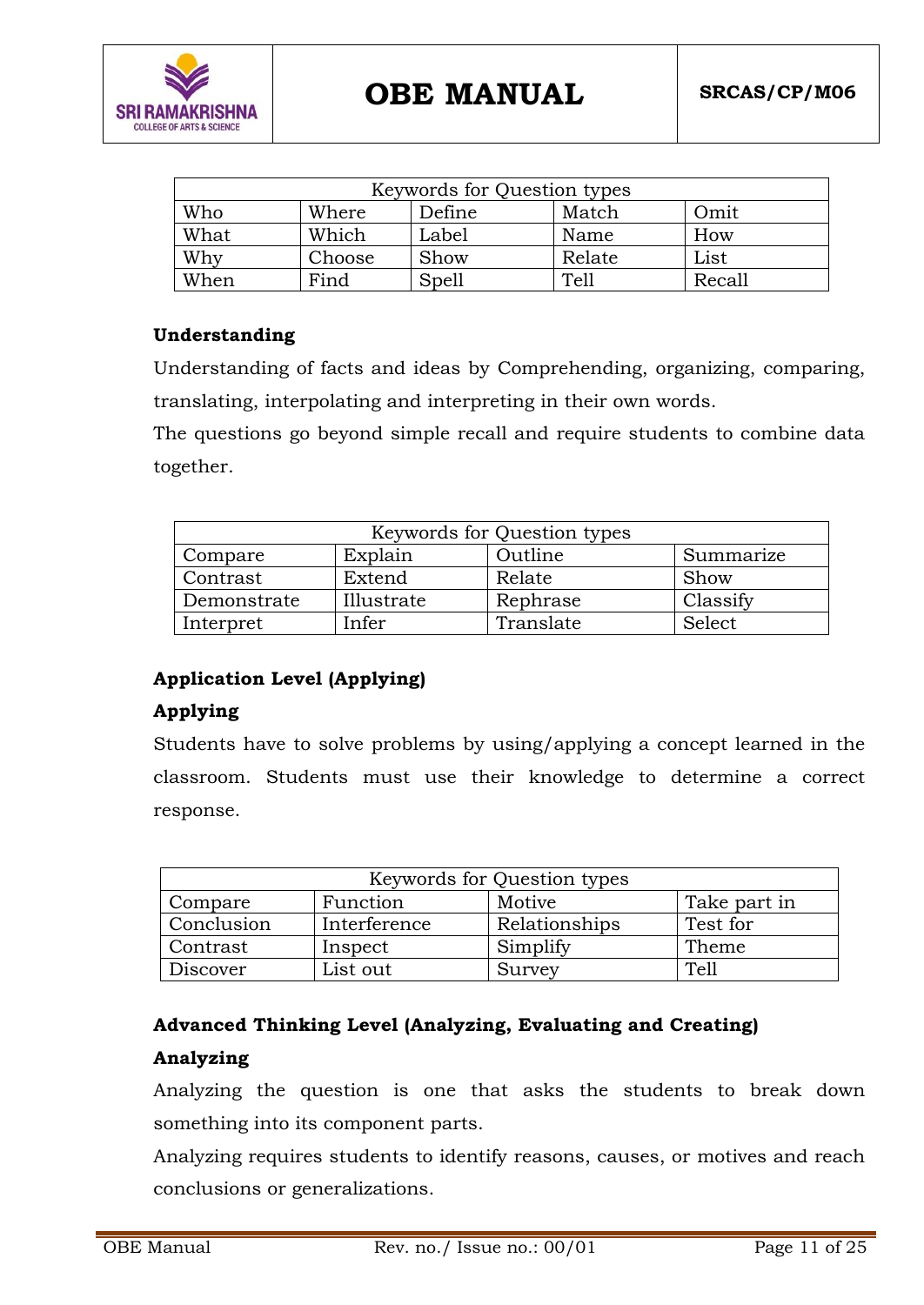

| Keywords for Question types |                |          |              |  |  |  |  |
|-----------------------------|----------------|----------|--------------|--|--|--|--|
| Analyze                     | <b>Dissect</b> | Agree    | Function     |  |  |  |  |
| Assume                      | Distinguish    | Appraise | Interference |  |  |  |  |
| Categorize                  | Divide         | Assess   | Inspect      |  |  |  |  |
| Classify                    | Examine        | Award    | List out     |  |  |  |  |

#### **Evaluating**

Evaluation requires an individual to make a judgment about something. Questions to be asked to judge the value of an idea, a character, a work of art, or a solution to a problem.

Students are engaged in decision-making and problem-solving at this level. Evaluation questions do not have single right answers.

| Keywords for Question types                               |                                   |         |                    |          |           |  |  |
|-----------------------------------------------------------|-----------------------------------|---------|--------------------|----------|-----------|--|--|
| Choose<br>Decide<br>Explain<br>Judge<br>Disprove<br>Prove |                                   |         |                    |          |           |  |  |
| Measure                                                   | Deduct                            | Dispute | Importance         | Rate     | Justify   |  |  |
| Conclude Defend                                           |                                   |         | Estimate Influence | Opinion  | Recommend |  |  |
| Criteria                                                  | Determine   Evaluate   Prioritize |         |                    | Perceive | Value     |  |  |

#### **Creating**

The questions of this category challenge students to get engaged in creative and original thinking.

Developing original ideas and problem solving skills are developed at this stage. Various potential responses for creating type questions.

| Keywords for Question types                                 |           |           |          |           |          |  |  |
|-------------------------------------------------------------|-----------|-----------|----------|-----------|----------|--|--|
| Predict<br>Modify<br>Adapt<br>Imagine<br>Develop<br>Compose |           |           |          |           |          |  |  |
| <b>Build</b>                                                | Construct | Elaborate | Improve  | Original  | Propose  |  |  |
| Change                                                      | Create    | Formulate | Invent   | Originate | Solution |  |  |
| Combine                                                     | Design    | Happen    | Maximize | Test      | Solve    |  |  |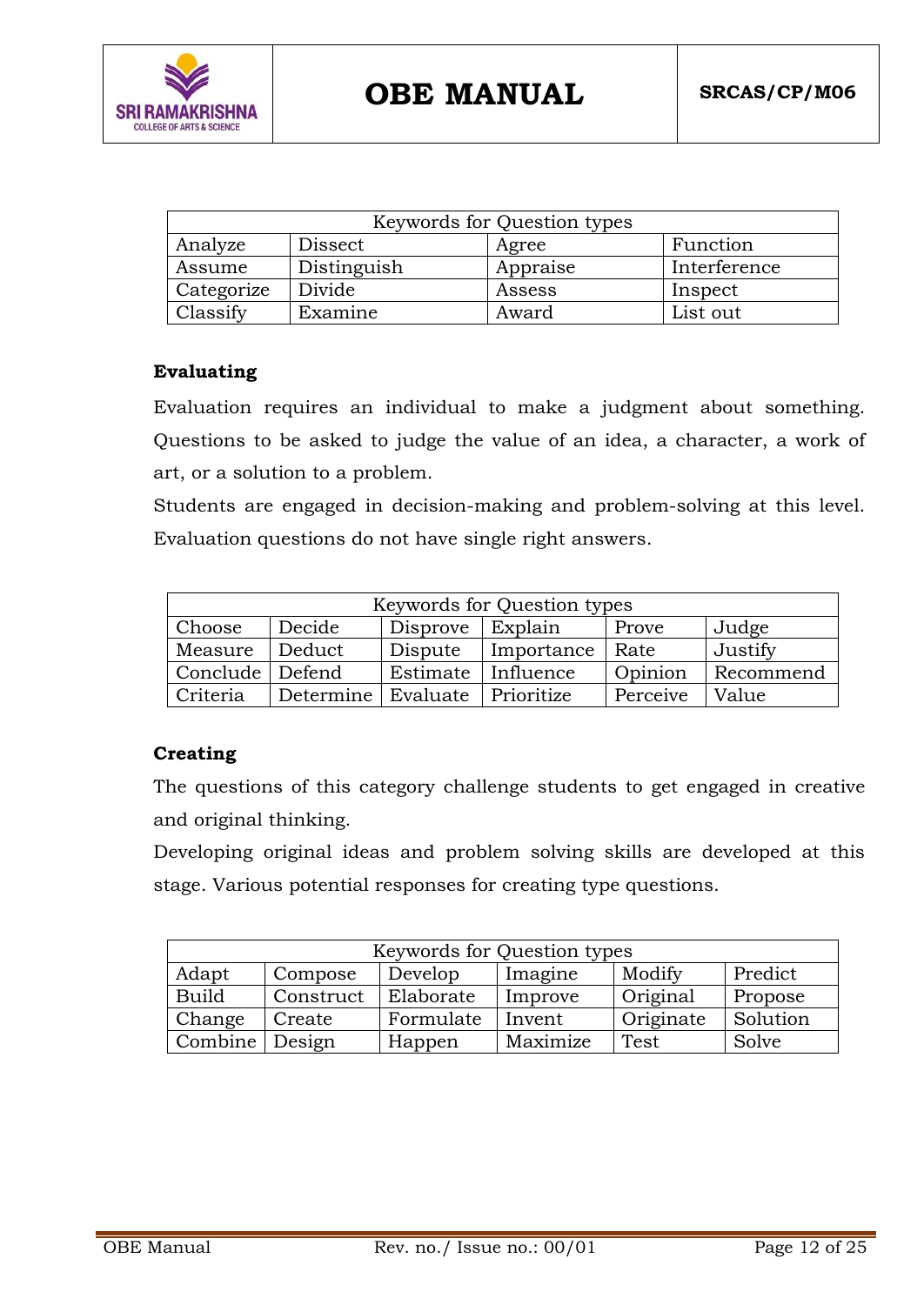



#### **7. PEDAGOGY FOR THEORY AND PRACTICAL COURSE**

#### **7.1 Before Semester Starts**

In Faculty Record Book (FRB), the Course coordinator should design the Course Syllabus expected to be delivered throughout the course.

Topics to be taught beyond the Course Syllabus should also be planned.

Learning Outcomes should be framed and aligned with the Course Outcomes (COs) to follow the Bloom"s taxonomy level.

For each Learning Outcome, the following are to be planned for course delivery:

- 1. Content of delivery
- 2. Development and usage of ICT tool methods (Teaching Aids and Teaching Methods) and
- 3. The assessment frequency.

The information should be recorded in the FRB.

| <b>Teaching Aids</b> | <b>Teaching Methods</b> | <b>Teaching Methods</b>    |
|----------------------|-------------------------|----------------------------|
| Video (V)            | Lecture (L)             | Demonstration (D)          |
| PowerPoint           | Group Discussion        | Blended / Flipped          |
| Presentation (PPT)   | (GD)                    | Classrooms                 |
| Models (M)           | Seminar (S)             | Industrial Visit (IV)      |
| Charts (C)           | Quiz (Q)                | Games (G) / Role play (RP) |
| Animation (A)        | Team Teaching (TT)      | Others                     |

Syllabus should be distributed to students to know the responsibility in achieving the Course outcomes.

Special Academic Activities should be planned based on the course syllabus.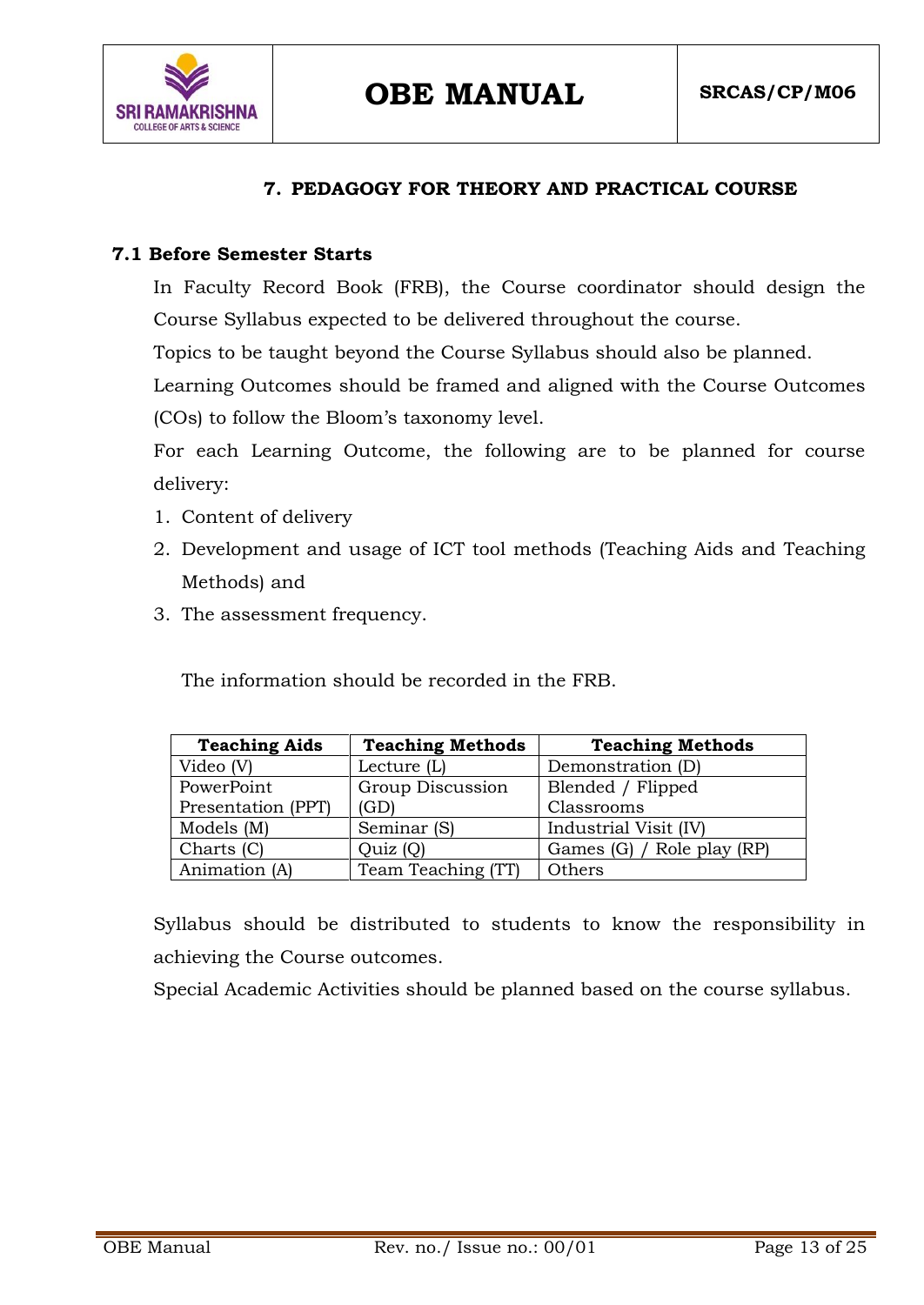

#### **7.2 During the Semester**

After conducting each assessment, analysis report should be filled in the FRB. Record of Attendance for the students is maintained for the course delivery. Special Academic Activities are organized based on the course syllabus. Counseling report should be maintained for the students showing the performance below the expected percentage (< 75%).

#### **7.3 End of Semester**

The FRB book is evaluated by Programme Coordinator to analyze the effectiveness of teaching and learning activities (that have been conducted), Identify whether the content, delivery and assessment methods conducted throughout the semester is aligned with teaching plan constructed at the beginning of semester.

The Course End Survey Analysis is carried out at the end of the semester.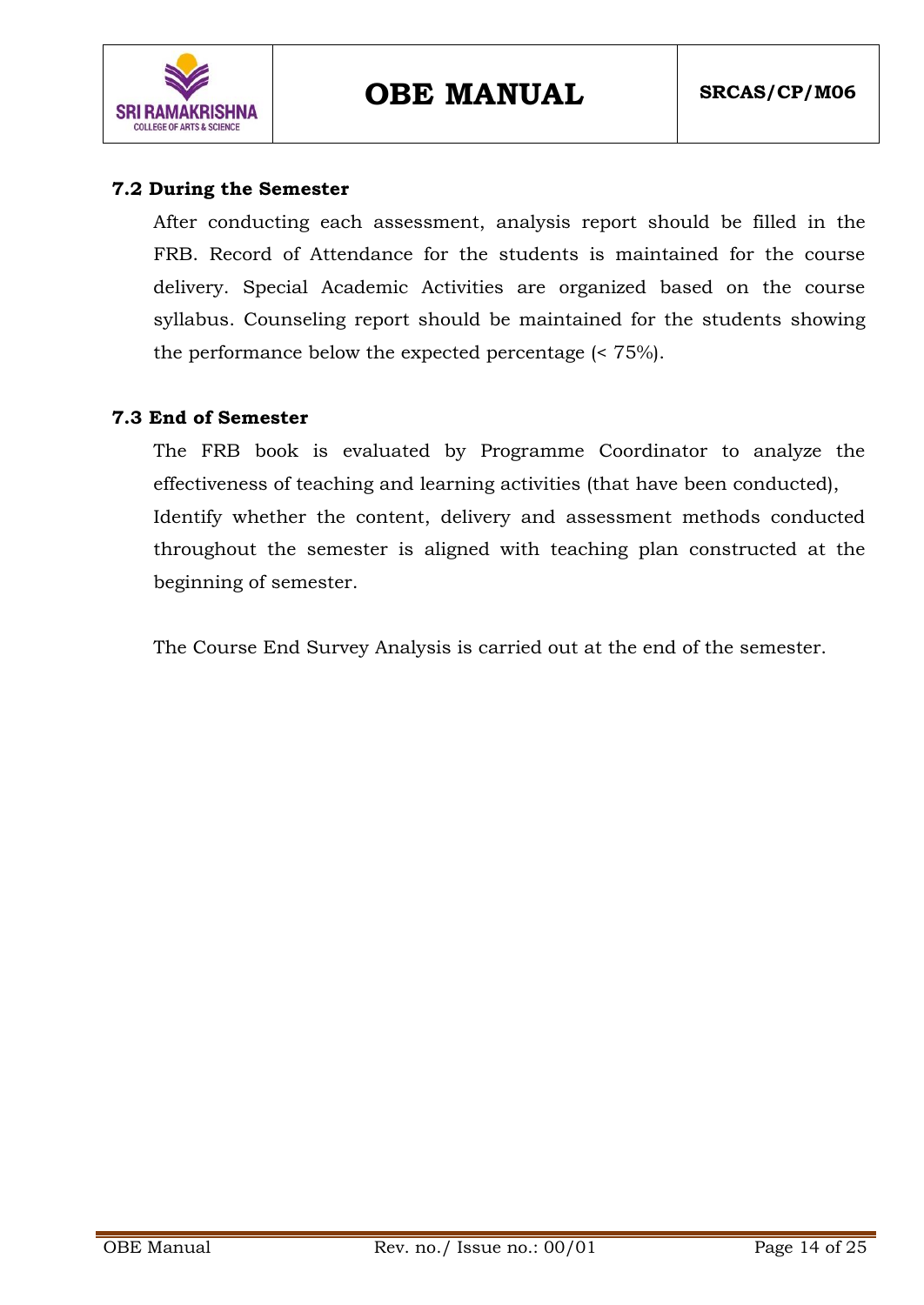

#### **8. CLASS CONDUCTING METHODS**

The Faculty can conduct their classes using student-centered learning methods.

#### **8.1 Content delivery methods**

Theory: The Faculty delivers the course in lecture hall for a maximum of 5 hours per week for 12 weeks. 15 hours of lecture is equivalent to 1 credit.

Laboratory: The Faculty delivers the entire course or few topics in one course through laboratory session or by conducting demonstration experiments, for the case where entire syllabus in a course is delivered through laboratory or experimental demo works.

Project: The Faculty guides the students to solve a problem or design a new thinking. The Projects can be completed in an individual or in group within the duration given.

#### **8.2 Student-Centered Learning Methods**

Problem Based Learning (PBL): The Faculty can use the PBL method to deliver the whole syllabus in the course or choose few topics to be delivered through PBL method. The direct faculty-student contact hour is minimum where the students spend more time to do group discussions. The Faculty observes the discussion sessions and evaluates the students.

Project-oriented Based Learning (PoBPL): PoBPL is an approach similar to PBL where the students are given problems to analyze. PoPBL is a Project based instead of Topic Based. The Analysis comprises of bigger problem that may consists of small problems. In PoPBL, the students learn new knowledge as well as apply previous knowledge.

Modular Approach: Modular Approach is an approach where the Faculty uses a module to deliver the course content. Module is a unit of education or instruction with a relatively low student-to-faculty ratio, in which a single topic or a small section of a broad topic is studied for a given period of time.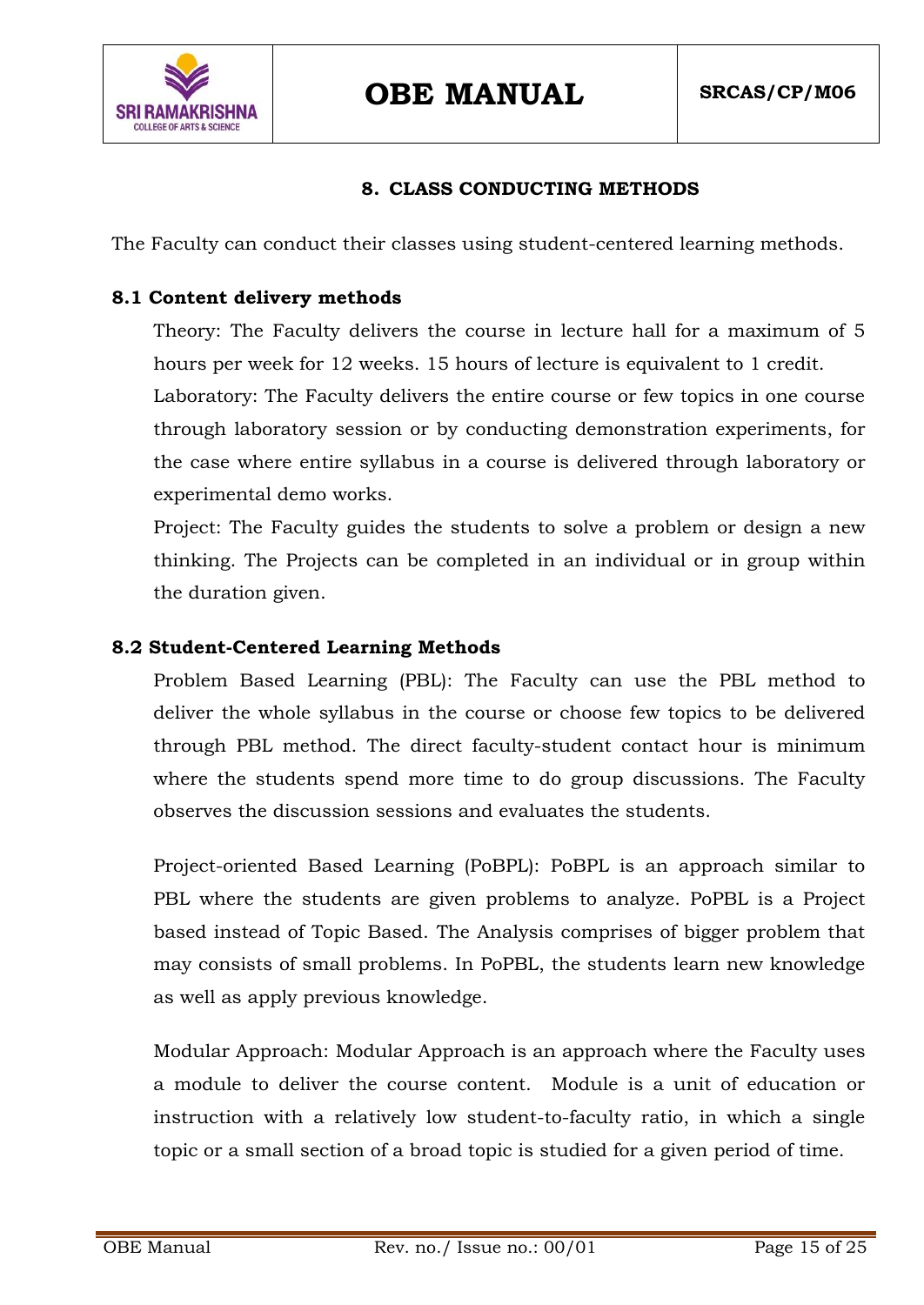

#### **8.3 Case Studies**

Case study approach is an approach where the students are given a problem to discuss and analyze.

In this approach, the knowledge acquirers are the students who are the one initiate and participate actively in the acquisition process while faculty facilitates and acts as a guide.

#### **8.4 ICT tools**

ICTs are web-based platforms that bring together tools and materials to support learning, including: content files and multi-media resources relevant to the course of study; assessment tools that may permit students to complete online quizzes or submit assignments: communication tools such as mail, chat and asynchronous discussion forums; course administration tools that allow instructors to record and store grades, make announcements and display course deadlines and learning management tools that allow students to review grades and track their progress like Google Classroom, Moodle, Kahoot, Hot Potatoes, Plickers, etc.

#### **8.4.1 Google Classroom**

Google Classroom is incorporated into the curriculum to connect and facilitate communications between the instructors and students about the course. It is easy to create a class and invite learners, help instructors to distribute assignments, allows teacher to create, review and mark assignments. It also helps the students to see their progress about the submission of assignments, seminars, discussions and class materials in one place.

#### **8.4.2 Moodle**

Moodle is a included into the curriculum as a type of quiz module that creates all familiar forms of assessment like true or false, fill ups, multiple choice, multiple answers, matching, order the statements, etc. This module is used as the evaluation pattern in the Continuous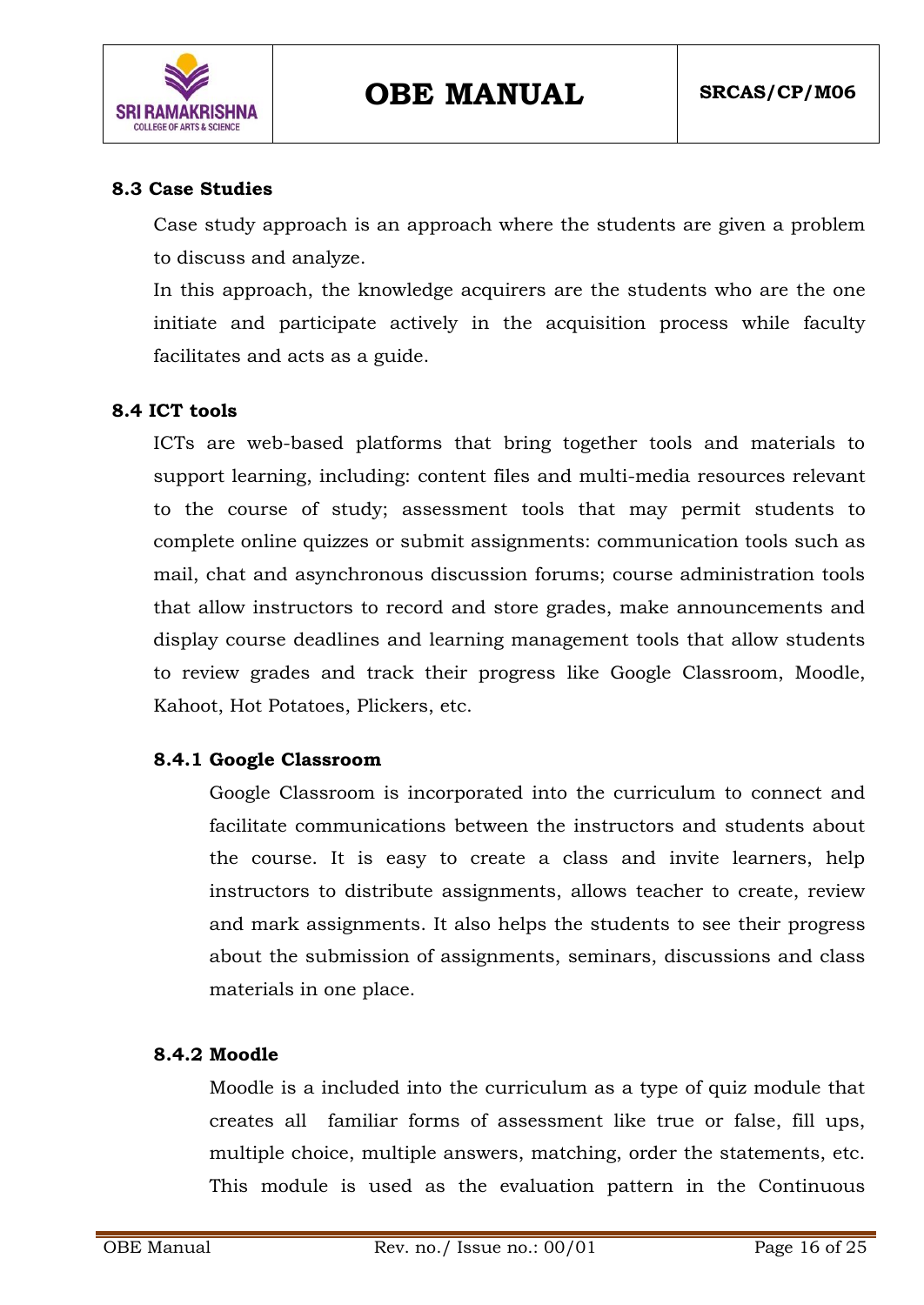

Internal Assessment (CIA) and as the online examination in the Comprehensive Examinations (CE).

#### **8.4.3 Kahoot**

Kahoot is a free [game-based learning](https://en.wikipedia.org/wiki/Game_based_learning) platform, as [educational](https://en.wikipedia.org/wiki/Educational_technology)  [technology,](https://en.wikipedia.org/wiki/Educational_technology) designed to be accessible to classrooms and other learning environments worldwide. Kahoot is an integrated into the curriculum as a [formative assessment](https://en.wikipedia.org/wiki/Formative_assessment) to monitor each student's progress towards learning objectives, identify their strengths and weaknesses, more challenging learning opportunities, and a review of foundational knowledge for that subject.

#### **8.5 Online Courses**

The [online course](https://en.wikipedia.org/wiki/Online_course) aimed at unlimited participation and open access via the [web.](https://en.wikipedia.org/wiki/World_Wide_Web) It provide [interactive courses](https://en.wikipedia.org/wiki/Interactive_course) with user forums to support community interactions among students, professors, and [teaching](https://en.wikipedia.org/wiki/Teaching_assistant)  [assistants,](https://en.wikipedia.org/wiki/Teaching_assistant) as well as immediate feedback to quick quizzes and assignments. The inmates are mandated to complete the online certification courses in anyone of the forums like NPTEL, SWAYAM, COURSERA, etc. To enhance their innovative learning out of the classroom environment.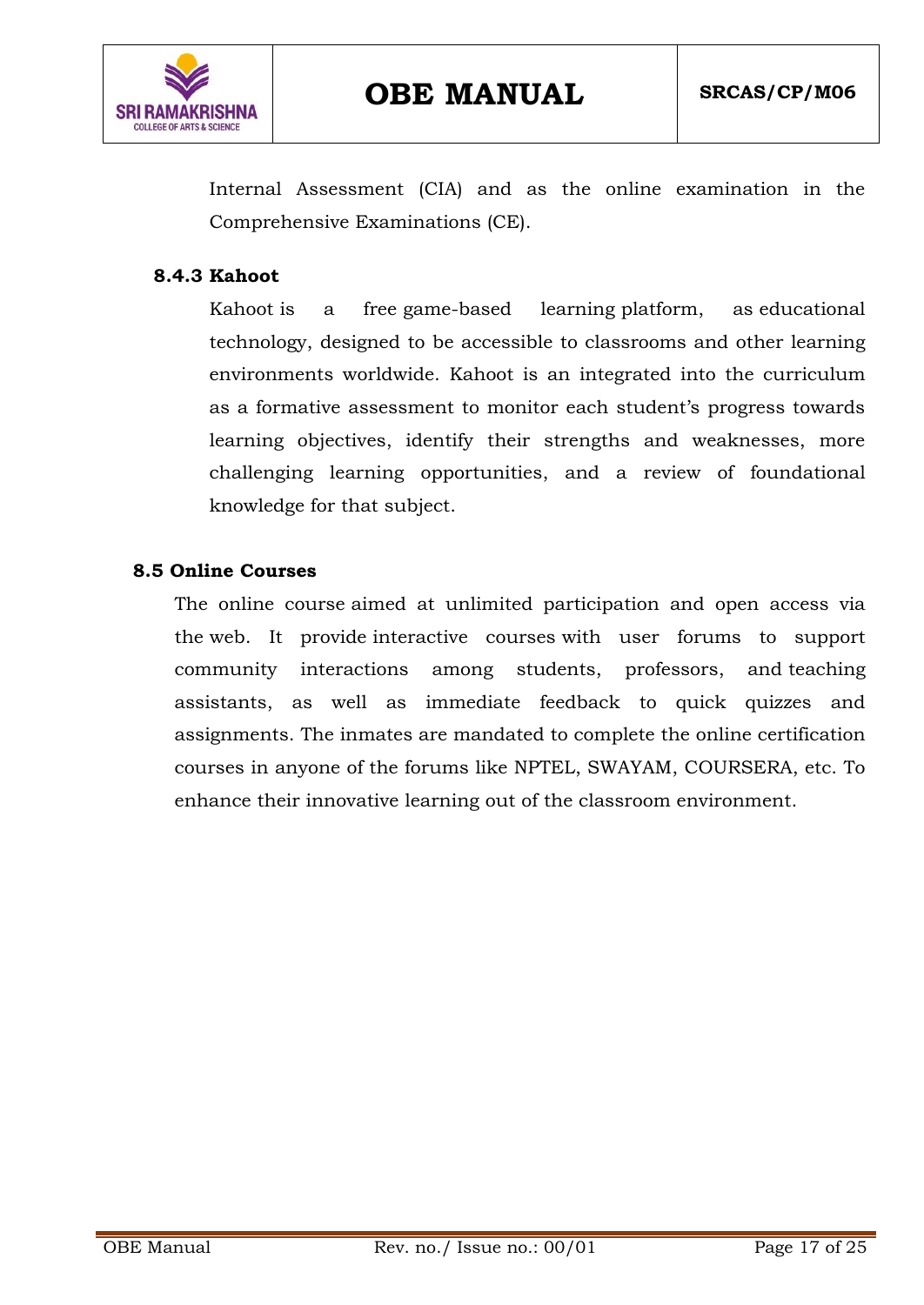

#### **9. ASSESSMENT METHODS**

The assessment methods are made either in the entry in Google classroom or Continuous Internal Assessment (CIA) with the course plan. The following methods can be used to assess the students:

#### **9.1 Quiz (Activity)**

Quiz questions must be within the designed course outcomes. The distribution of marks depends on the Faculty decision. The Faculty uses ICT tools.

#### **9.2 Assignment (Google Classroom)**

Assignment questions must be within the designed course outcomes. The assignment can be either individual or group. The Students need to post their assignment in the Google classroom.

#### **9.3 Video Seminar (Google Classroom)**

Video Seminar Presentation comes up when the course outcomes emphasize on communication skills. The presentation should be uploaded in Google classroom.

#### **9.4 Project**

The Projects may be planned based on the specialization and the field of interest in the concern streams within the designed course outcomes. The distribution of marks depends on the student viva ability. The report submitted will be evaluated by the external member.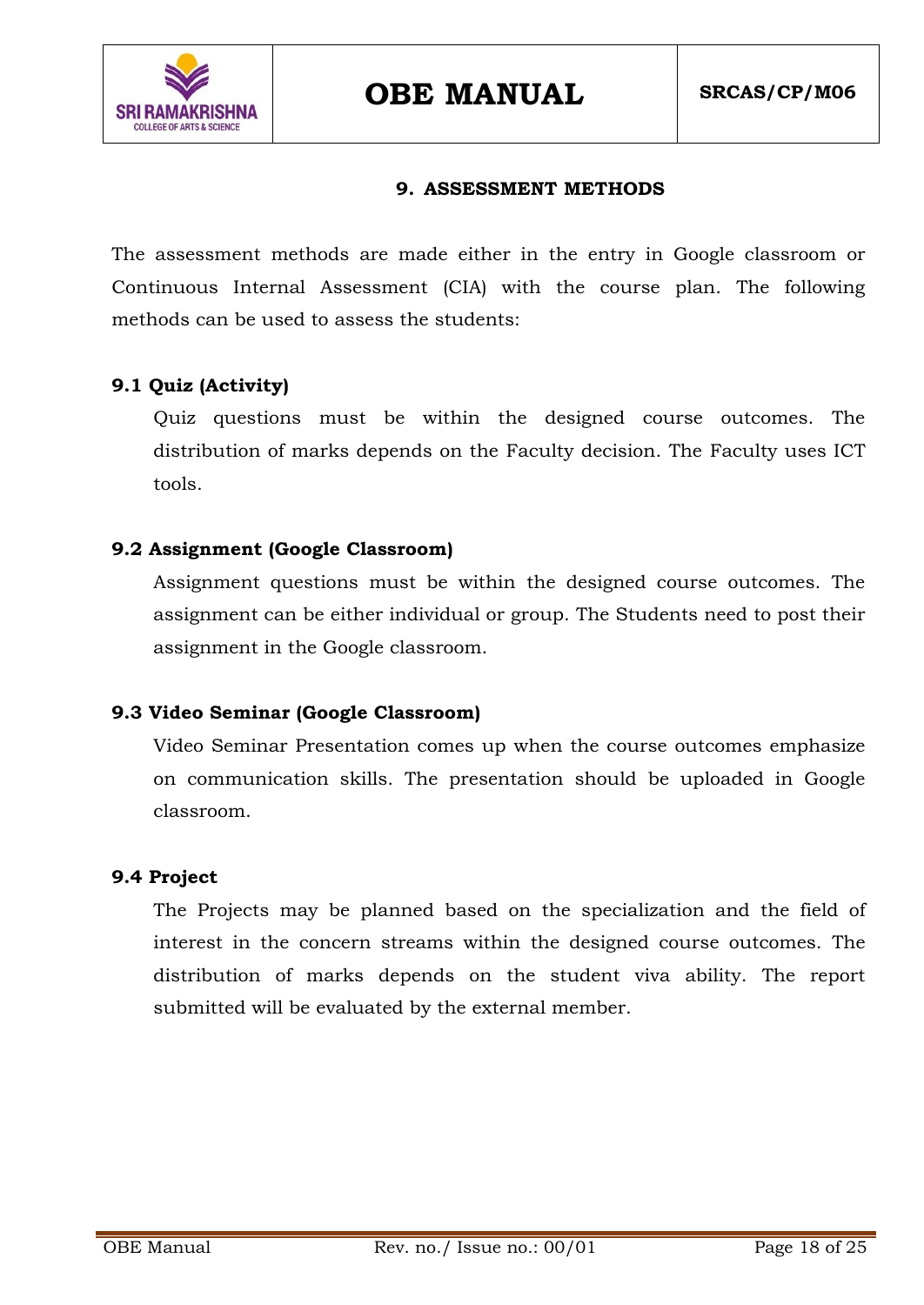

#### **9.5 CIA Test**

CIA Test questions must be within the designed course outcomes. The distribution of marks depends on objective type or descriptive type examination.

#### **9.6 Model Exam**

The model exams are conducted in descriptive method of paper presentation. This is usually implemented in order to get the students attention as pre semester examination.

#### **9.7 Comprehensive Examination**

The Final exam questions must be within the designed course outcomes. The designed questions need to utilize Bloom"s taxonomy to ensure the questions are measureable. The level L1 (Remembering and Understanding) questions carries 30%, level L2 (Applying) questions carries 30% and level L3 (Analyzing, Evaluating and Creating) questions carries 40% for theory subject. It may varies in accordance with type of course.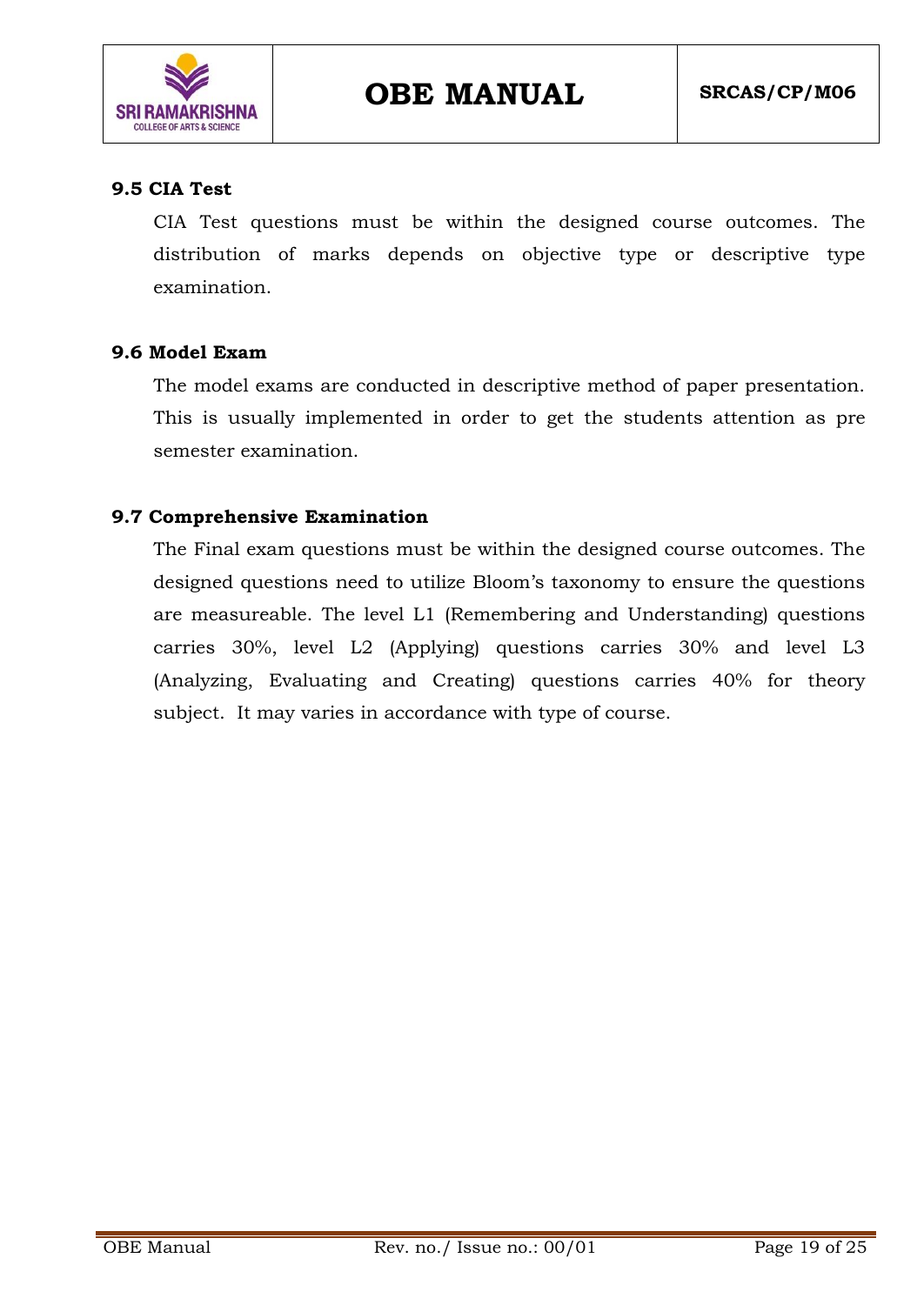

#### **10. COs AND POs MAPPING**

The various correlation levels for the measurement of COs and POs mapping is measured in four scale:

"-" is No Correlation, 1 is Slight Correlation, 2 is Moderate Correlation and 3 is Substantial Correlation. The format for CO and PO mapping as follows:

|                 | PO <sub>1</sub> | PO <sub>2</sub> | PO <sub>3</sub> | PO <sub>4</sub> | PO <sub>5</sub>          | PO <sub>6</sub> | PO <sub>7</sub> | PO <sub>8</sub> | PO <sub>9</sub> | PO10 |
|-----------------|-----------------|-----------------|-----------------|-----------------|--------------------------|-----------------|-----------------|-----------------|-----------------|------|
| CO <sub>1</sub> | $\mathbf{C}$    |                 |                 |                 |                          |                 |                 |                 |                 |      |
| CO <sub>2</sub> |                 |                 |                 |                 | $\overline{\phantom{0}}$ |                 |                 |                 |                 |      |
| CO <sub>3</sub> | ۰               |                 |                 |                 |                          |                 |                 |                 |                 |      |
| CO <sub>4</sub> |                 |                 |                 |                 |                          |                 |                 |                 |                 |      |
| CO <sub>5</sub> |                 |                 |                 |                 |                          |                 |                 |                 |                 |      |

Mapping analysis of each course should be maintained in the department. The questions are framed in such a way that it should satisfy Bloom"s Taxonomy, wherein each question is mapped to the appropriate course outcome of the respective course, which is evaluated based on the set attainment levels by the department.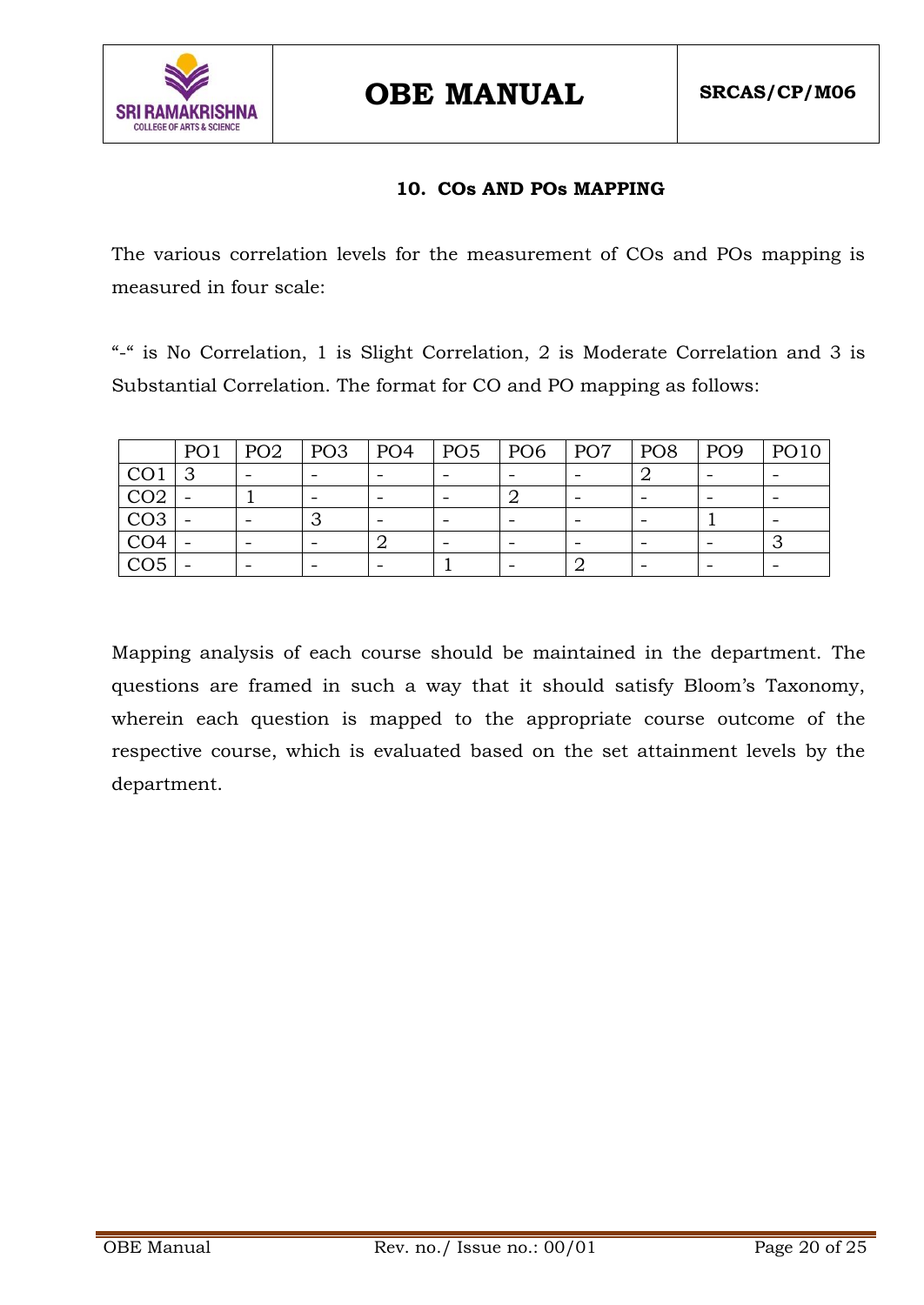



#### **11. ATTAINMENT OF COURSE OUTCOME**

#### **11.1 Assessment and Attainment methods**

Assessment methods are categorized into two as direct method and indirect method to access COs and POs.

CO assessment methods are employed

Direct assessment method and indirect assessment method are considered for 80% and 20% weightages respectively.

#### **11.2 Indirect Assessment method – Course End Survey Analysis (CESA)**

Course End Survey Analysis (CESA) (Indirect method) is a technique to measure the attainment of COs and POs indirectly from the components of course outcomes.

The indirect method done through surveys from the stakeholders (Alumni, Parents and Employers) to reflect their views on student's learning after 2 or 3 years of graduation. The institute assesses opinions or thoughts about graduate's knowledge or skills by different stakeholders.

The Attainment of Course Outcome at the end of the every semester is received from the students. For this, a particular template is followed. The students need to fill the template and give back to the course coordinator.

Sum = Total score given by all students for CO

Average = Sum / Total no. of Students

Percentage of  $CO = (Sum / (Total no. of students * 4)) * 100$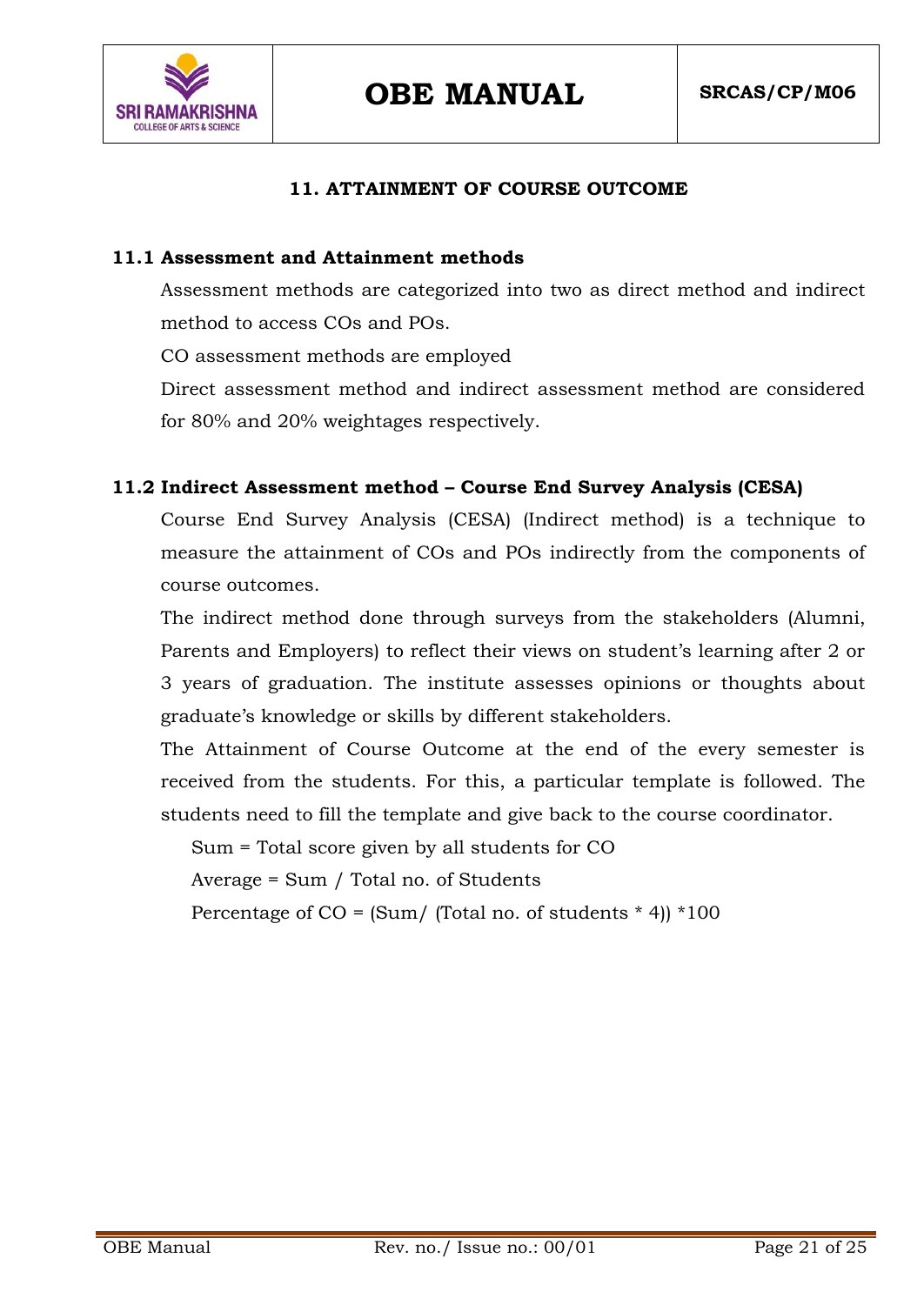

|                                                                                                    |              |                   |                   |                                                           | SRI RAMAKRISHNA COLLEGE OF ARTS & SCIENCE<br>(Autonomous)<br><b>COIMBATORE</b><br><b>ATTAINMENT OF COURSE OUTCOME</b> |              |         |              |       |
|----------------------------------------------------------------------------------------------------|--------------|-------------------|-------------------|-----------------------------------------------------------|-----------------------------------------------------------------------------------------------------------------------|--------------|---------|--------------|-------|
|                                                                                                    |              |                   |                   |                                                           | <b>Course End Survey</b>                                                                                              |              |         |              |       |
| Degree& Branch:<br>Name of the Course:<br>Name of the Course Instructor:<br><b>Course Outcome:</b> |              |                   |                   | <b>Regulation:</b><br><b>Course Code:</b><br>Designation: |                                                                                                                       |              |         |              |       |
| CO1:<br>$CO2$ :<br>CO3:<br>CO4:<br>CO5:                                                            |              |                   |                   |                                                           |                                                                                                                       |              |         |              |       |
|                                                                                                    |              |                   |                   |                                                           | Rate the understanding level of the following (Tick the appropriate box)                                              |              |         |              |       |
| CO1.1<br>Good(3)<br>Excellent(4)                                                                   |              |                   |                   |                                                           | Moderate(2)                                                                                                           |              | Fair(1) |              |       |
| CO1.2                                                                                              |              |                   |                   |                                                           |                                                                                                                       |              |         |              |       |
| Excellent(4)                                                                                       |              | Good(3)           |                   |                                                           | Moderate(2)                                                                                                           |              | Fair(1) |              |       |
| CO <sub>2.1</sub>                                                                                  |              |                   |                   |                                                           |                                                                                                                       |              |         |              |       |
| Excellent(4)<br>Good(3)                                                                            |              |                   | Moderate(2)       |                                                           |                                                                                                                       | Fair(1)      |         |              |       |
| CO <sub>2.2</sub>                                                                                  |              |                   |                   |                                                           |                                                                                                                       |              |         |              |       |
| Excellent(4)                                                                                       |              | Good(3)           |                   | Moderate(2)                                               |                                                                                                                       |              | Fair(1) |              |       |
| CO <sub>3.1</sub>                                                                                  |              |                   |                   |                                                           |                                                                                                                       |              |         |              |       |
| Excellent(4)                                                                                       |              | Good(3)           |                   | Moderate(2)                                               |                                                                                                                       |              | Fair(1) |              |       |
| CO <sub>3.2</sub>                                                                                  |              |                   |                   |                                                           |                                                                                                                       |              |         |              |       |
| Excellent(4)                                                                                       |              | Good(3)           |                   | Moderate(2)                                               |                                                                                                                       |              | Fair(1) |              |       |
| CO4.1                                                                                              |              |                   |                   |                                                           |                                                                                                                       |              |         |              |       |
| Excellent(4)                                                                                       |              | Good(3)           |                   | Moderate(2)<br>Fair(1)                                    |                                                                                                                       |              |         |              |       |
| CO4.2                                                                                              |              |                   |                   |                                                           |                                                                                                                       |              |         |              |       |
| Excellent(4)                                                                                       |              | Good(3)           |                   |                                                           | Moderate(2)                                                                                                           |              | Fair(1) |              |       |
| CO5.1                                                                                              |              |                   |                   |                                                           |                                                                                                                       |              |         |              |       |
| Excellent(4)                                                                                       |              | Good(3)           |                   |                                                           | Moderate(2)                                                                                                           |              | Fair(1) |              |       |
| CO5.2                                                                                              |              |                   |                   |                                                           |                                                                                                                       |              |         |              |       |
| Excellent(4)                                                                                       |              | Good(3)           |                   |                                                           | Moderate(2)                                                                                                           |              | Fair(1) |              |       |
| <b>CO1.1</b>                                                                                       | <b>CO1.2</b> | CO <sub>2.1</sub> | CO <sub>2.2</sub> | CO3.1                                                     | CO3.2                                                                                                                 | CO4.1        | CO4.2   | <b>CO5.1</b> | CO5.2 |
|                                                                                                    |              |                   |                   |                                                           |                                                                                                                       |              |         |              |       |
|                                                                                                    |              | CO2 Average:      |                   |                                                           |                                                                                                                       |              |         |              |       |
| CO1 Average:                                                                                       |              |                   |                   | CO3 Average:                                              |                                                                                                                       | CO4 Average: |         | CO5 Average: |       |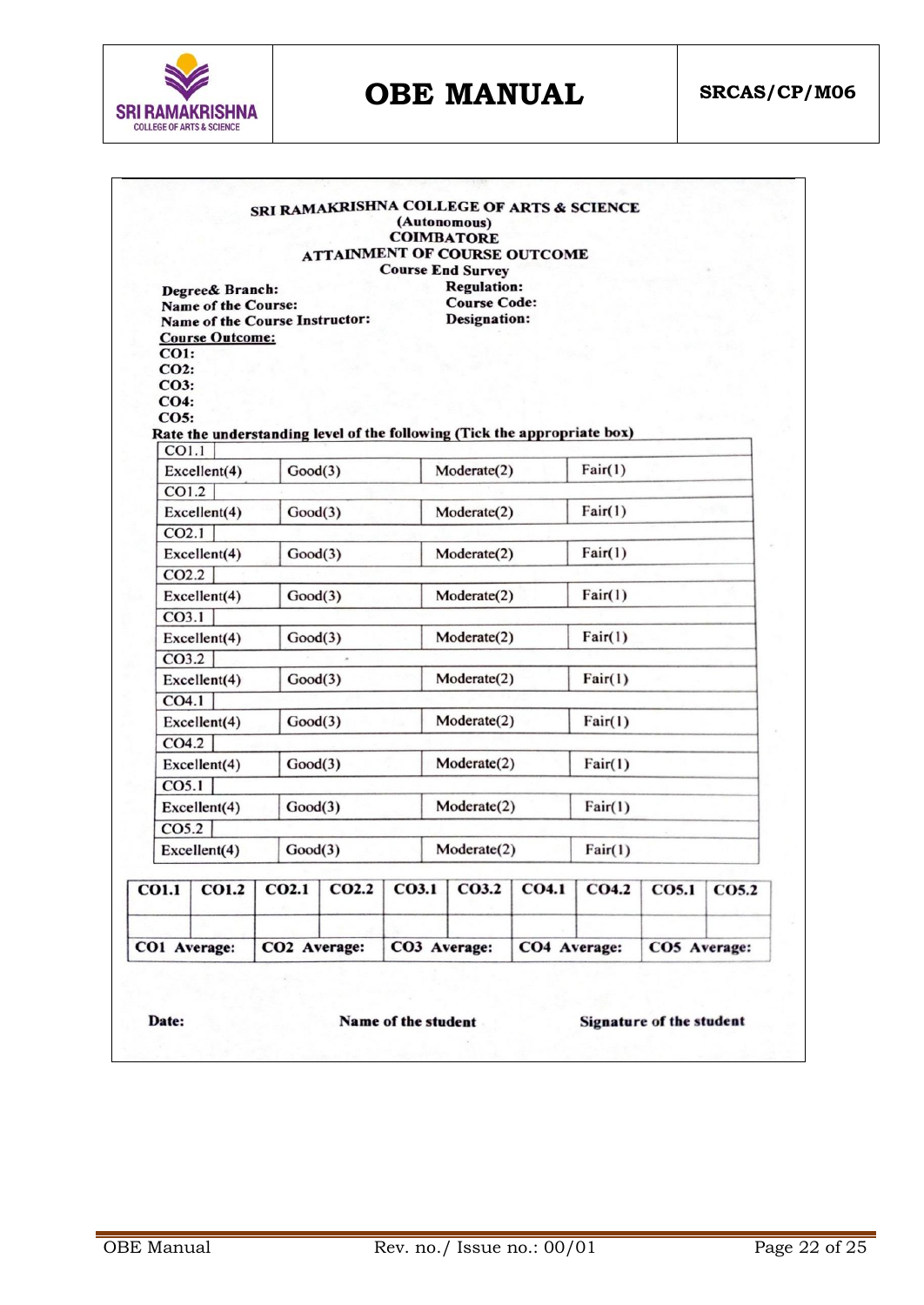

**SRI RAMAKRISHNA COLLEGE OF ARTS & SCIENCE** 

> Course End Analysis (CEA) (Direct method) is a technique to measure the attainment of COs and POs directly from levels of internal components.

> The direct methods display the student"s knowledge and skills from their performance in the continuous internal assessment tests, semester examinations and supporting activities such as seminars, assignments, case study, group discussion, online quiz, etc. These methods provide a sampling of what students know and can do and provide strong evidence of student learning.

#### **11.3.1 Mapping of COs and POs Average**

The course outcomes are stated in the syllabus of each course. For every course the course articulation matrix is prepared, which identifies the affinity of each CO with the POs of the programme. From the course articulation matrices of all courses, the programme articulation matrix is prepared. From the attainment values of COs of the courses. The attainment levels of the POs are computed by weighted average using the programme articulation matrix.

#### **11.3.2 Result average in K levels**

The average can be calculated based on the correlation levels for the measurement of COs and POs mapping and measured in four scale: "-" is No Correlation, 1 is Slight Correlation, 2 is Moderate Correlation and 3 is Substantial Correlation.

#### **11.3.3 Students feedback on Teachers**

The following criteria is considered for the feedback analysis given by the students on course coordinator's method of content delivery: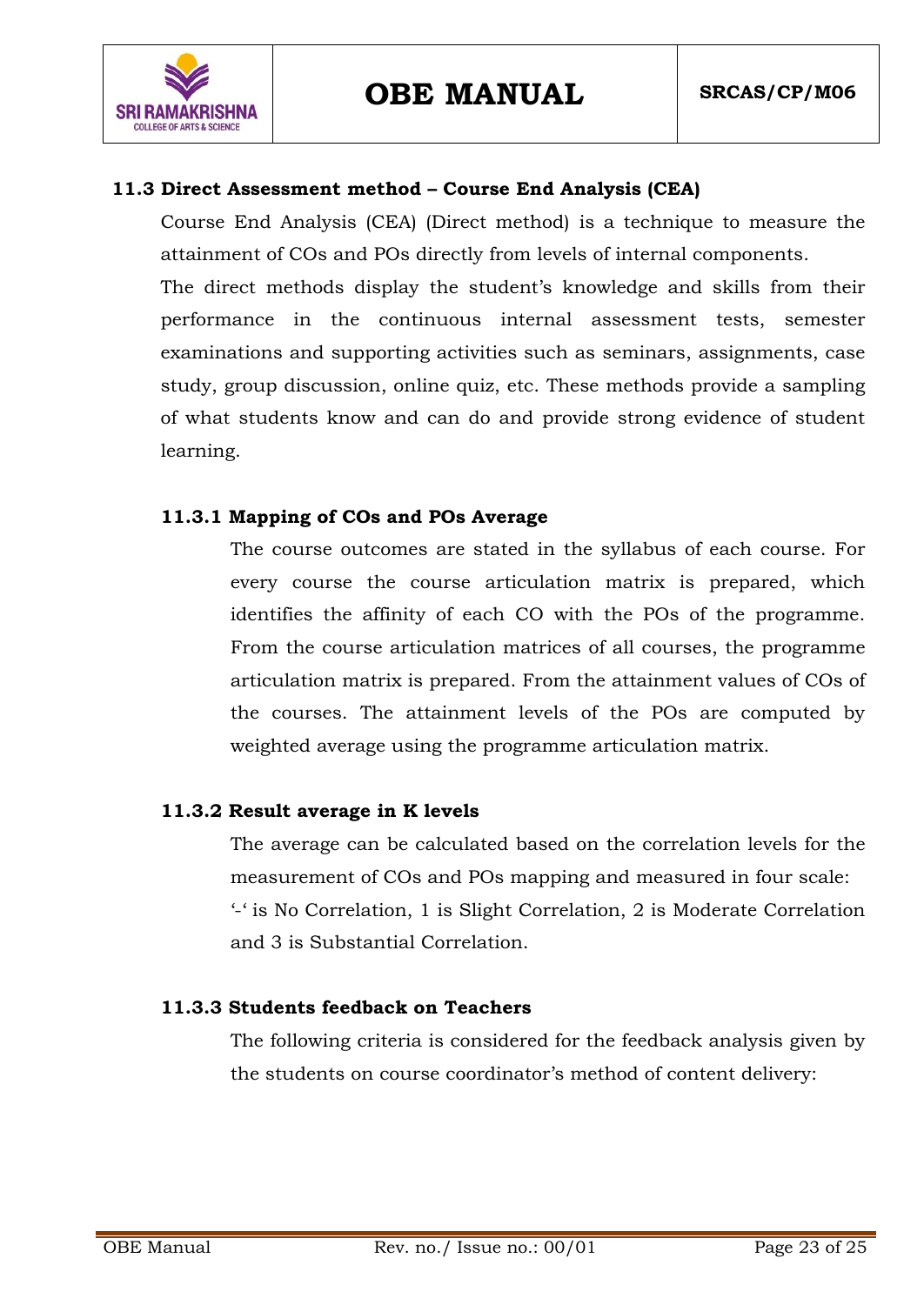

| Criteria                                       |
|------------------------------------------------|
| Subject Knowledge (8)                          |
| Clear Explanation (8)                          |
| Usage of Teaching Tools (PPT, Video, etc.) (4) |
| Extra Input/Current Trends/Activity (4)        |
| Teacher Student Relationship (4)               |

Formula for calculations:

x = Total score obtained for criteria / Total no. of Students

x is converted for four point scale. The rating for the criteria is given as follows:

| Point Scale  | Grade | Category               |
|--------------|-------|------------------------|
| 3.41 to 4.00 | А     | Appreciation           |
| 3.01 to 3.40 | B     | Need Improvement       |
| 2.51 to 3.00 | C     | <b>Critical Review</b> |
| Below $2.50$ |       | Withdraw               |

The Attainment of Course Outcome at the end of the every semester is calculated from the average of three criteria's (Mapping of COs and POs Average, Result average in K levels, Students feedback on Teachers). All the three criteria's are given equal weightage.

Sum = Total score of mapping average, Result average and students feedback.

Percentage of  $CO = (Sum of three criteria's / 3) * 100$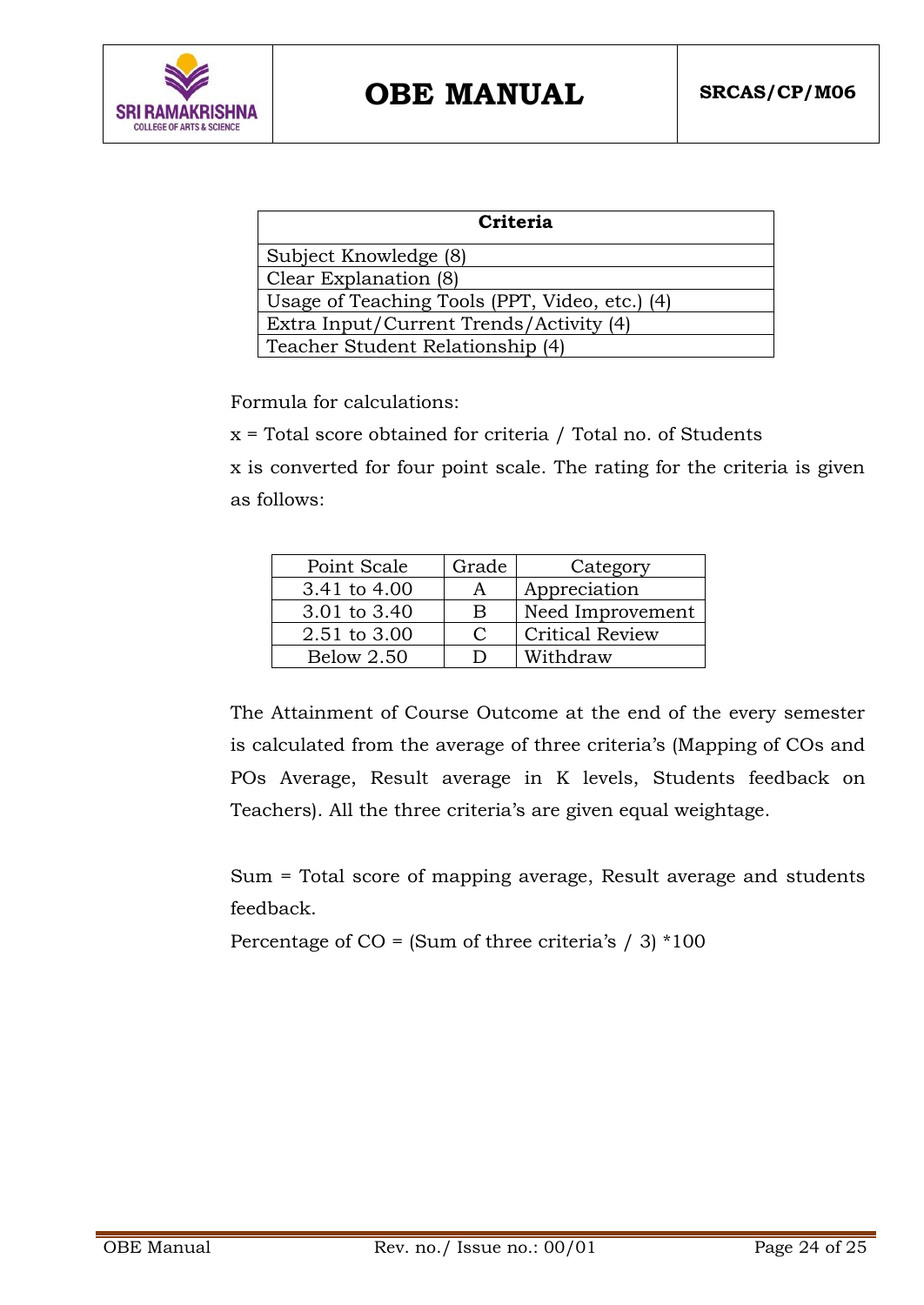

**Annexure I**

### **Document Name: Outcome Based Education Process**

**Document no.: SRCAS/CP/D01**